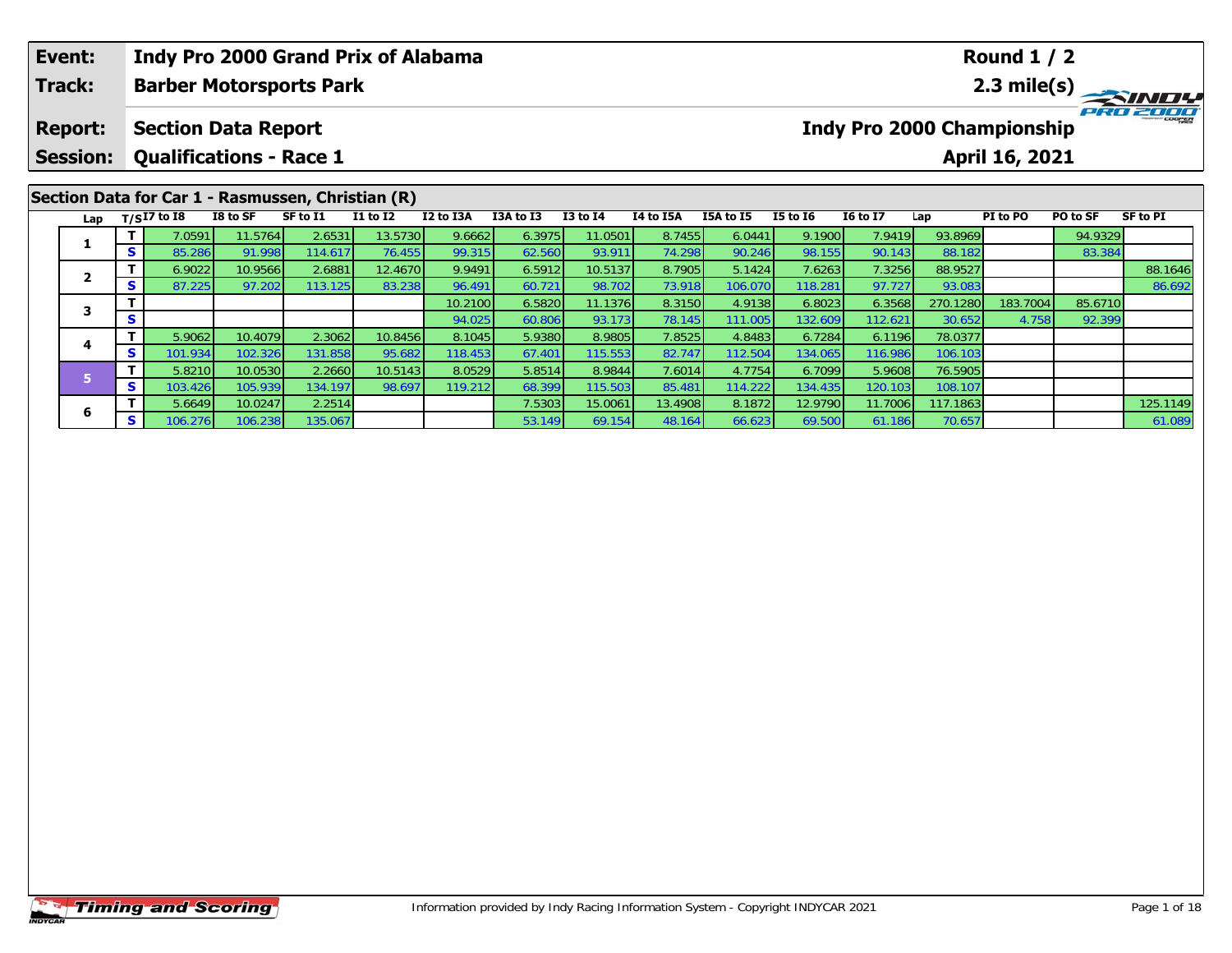| Event:<br>Track:         |   | <b>Indy Pro 2000 Grand Prix of Alabama</b><br><b>Barber Motorsports Park</b> |                    |                   |                                    |                   |                  |                   |                  |                   |                   |                   |                    | <b>Round 1 / 2</b>                | 2.3 mile(s)     |  |
|--------------------------|---|------------------------------------------------------------------------------|--------------------|-------------------|------------------------------------|-------------------|------------------|-------------------|------------------|-------------------|-------------------|-------------------|--------------------|-----------------------------------|-----------------|--|
| <b>Report:</b>           |   | <b>Section Data Report</b>                                                   |                    |                   |                                    |                   |                  |                   |                  |                   |                   |                   |                    | <b>Indy Pro 2000 Championship</b> |                 |  |
| <b>Session:</b>          |   | <b>Qualifications - Race 1</b>                                               |                    |                   |                                    |                   |                  |                   |                  |                   |                   |                   |                    | April 16, 2021                    |                 |  |
|                          |   | Section Data for Car 11 - Yeany, Hunter (R)                                  |                    |                   |                                    |                   |                  |                   |                  |                   |                   |                   |                    |                                   |                 |  |
| Lap                      |   | $T/SI7$ to I8                                                                | I8 to SF           | SF to I1          | $\overline{11}$ to $\overline{12}$ | I2 to I3A         | I3A to I3        | $I3$ to $I4$      | <b>I4 to I5A</b> | I5A to I5         | <b>I5 to 16</b>   | <b>I6 to I7</b>   | Lap                | PO to SF                          | <b>SF to PI</b> |  |
|                          |   | 6.3741                                                                       | 10.9686            | 2.3866            | 12.2073                            | 10.6416           | 6.9961           | 11.2006           | 8.6488           | 4.9391            | 6.8768            | 7.0564            | 88.2960            | 89.0949                           |                 |  |
| 1                        | S | 94.452                                                                       | 97.095             | 127.416           | 85.009                             | 90.212            | 57.207           | 92.649            | 75.129           | 110.436           | 131.172           | 101.455           | 93.775             | 88.848                            |                 |  |
| 2                        | т | 6.1427                                                                       | 10.3823            | 2.3325            | 11.0880                            | 8.2020            | 6.0797           | 9.1366            | 7.7886           | 4.8627            | 6.7972            | 6.2813            | 79.0936            |                                   |                 |  |
|                          | S | 98.010                                                                       | 102.578            | 130.371           | 93.590                             | 117.045           | 65.830           | 113.579           | 83.426           | 112.171           | 132.708           | 113.975           | 104.686            |                                   |                 |  |
| 3                        | т | 6.0952                                                                       | 10.1439            | 2.3063            | 10.7509                            | 8.1164            | 5.9284           | 9.0621            | 8.3923           | 4.9327            | 6.8389            | 6.3849            | 78.9520            |                                   |                 |  |
|                          | s | 98.774                                                                       | 104.989            | 131.852           | 96.525                             | 118.279           | 67.510           | 114.513           | 77.425           | 110.579           | 131.899           | 112.125           | 104.874            |                                   |                 |  |
| 4                        | т | 6.1307                                                                       | 10.0968            | 2.2879            | 10.8486                            | 8.1795            | 5.8914           | 9.0916            | 7.6869           | 4.8238            | 6.8044            | 6.2245            | 78.0661            |                                   |                 |  |
|                          | S | 98.202                                                                       | 105.479            | 132.913           | 95.655                             | 117.367           | 67.934           | 114.141           | 84.530           | 113.076           | 132.568           | 115.015           | 106.064            |                                   |                 |  |
| 5                        | т | 6.0442                                                                       | 10.0787            | 2.2938            | 10.7140                            | 8.1059            | 5.8633           | 9.1064            | 7.5993           | 4.8123            | 6.7943            | 6.2045            | 77.6167            |                                   |                 |  |
|                          | S | 99.607                                                                       | 105.668            | 132.571           | 96.857                             | 118.432           | 68.260           | 113.956           | 85.504           | 113.346           | 132.765           | 115.385           | 106.678            |                                   |                 |  |
| 6                        | s | 6.0339<br>99.777                                                             | 10.2447            | 2.3042            | 10.7174<br>96.826                  | 8.1045            | 5.8591           | 9.1061            | 7.6625           | 4.8381            | 6.7991            | 6.1530            | 77.8226            |                                   |                 |  |
|                          |   | 6.0218                                                                       | 103.956<br>10.1789 | 131.972<br>2.2907 | 10.6307                            | 118.453<br>8.1271 | 68.309<br>5.8390 | 113.960<br>9.0644 | 84.799<br>7.6586 | 112.741<br>4.8285 | 132.671<br>6.8022 | 116.351<br>6.1489 | 106.396<br>77.5908 |                                   |                 |  |
| $\overline{\phantom{a}}$ | S | 99.978                                                                       | 104.628            | 132.750           | 97.616                             | 118.123           | 68.544           | 114.484           | 84.842           | 112.966           | 132.61'           | 116.429           | 106.714            |                                   |                 |  |
|                          | т | 5.9624                                                                       | 10.1326            | 2.2804            | 10.6415                            | 8.1040            | 5.8151           | 9.0347            | 7.6370           | 4.8117            | 6.7880            | 6.1760            | 77.3834            |                                   |                 |  |
| 8                        | S | 100.974                                                                      | 105.106            | 133.350           | 97.517                             | 118.460           | 68.826           | 114.860           | 85.082           | 113.360           | 132.888           | 115.918           | 107.000            |                                   |                 |  |
|                          | т | 6.0084                                                                       | 10.1186            | 2.2738            | 10.6237                            | 8.1225            | 5.8946           | 9.0954            | 7.6279           | 4.7903            | 7.1179            | 6.0800            | 77.7531            |                                   |                 |  |
| 9                        | S | 100.201                                                                      | 105.252            | 133.737           | 97.680                             | 118.190           | 67.897           | 114.094           | 85.184           | 113.866           | 126.729           | 117.748           | 106.491            |                                   |                 |  |
|                          |   | 6.0007                                                                       | 10.2143            | 2.2955            | 10.7965                            | 8.1364            | 5.8766           | 9.0337            | 7.7063           | 4.8117            | 6.7667            | 6.2490            | 77.8874            |                                   |                 |  |
| 10                       | S | 100.329                                                                      | 104.266            | 132.473           | 96.117                             | 117.988           | 68.105           | 114.873           | 84.317           | 113.360           | 133.307           | 114.564           | 106.307            |                                   |                 |  |
|                          | т | 6.3008                                                                       | 10.7914            | 2.7754            | 12.6985                            | 9.3026            | 6.3153           | 9.2901            | 7.7360           | 4.7998            | 6.7576            | 6.1558            | 82.9233            |                                   |                 |  |
| 11                       | S | 95.551                                                                       | 98.690             | 109.567           | 81.720                             | 103.197           | 63.374           | 111.702           | 83.993           | 113.641           | 133.486           | 116.298           | 99.851             |                                   |                 |  |
|                          |   | 5.9757                                                                       | 10.1697            | 2.3077            | 10.6115                            | 8.0742            | 5.8528           | 9.0476            | 7.6055           | 4.8178            | 6.7689            | 5.9873            | 77.2187            |                                   | 80.8924         |  |
| 12                       | S | 100.749                                                                      | 104.723            | 131.772           | 97.793                             | 118.897           | 68.382           | 114.696           | 85.435           | 113.217           | 133.263           | 119.571           | 107.228            |                                   | 94.486          |  |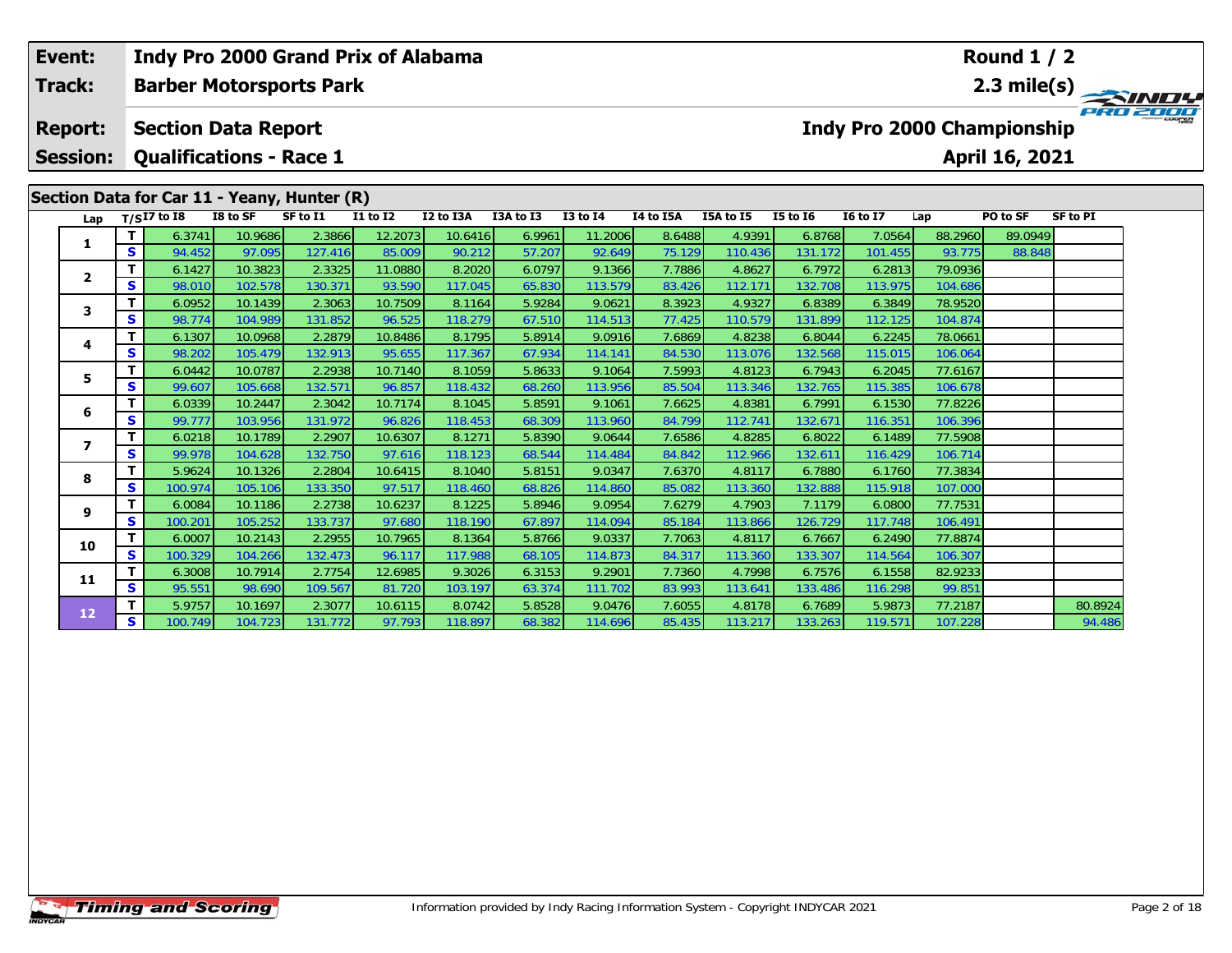| Event:<br><b>Track:</b> |                   |                                | Indy Pro 2000 Grand Prix of Alabama |                                           |                                    |                   |                  |                   |                  |                   |                   |                   | Round $1/2$        |                                   |          |                  |
|-------------------------|-------------------|--------------------------------|-------------------------------------|-------------------------------------------|------------------------------------|-------------------|------------------|-------------------|------------------|-------------------|-------------------|-------------------|--------------------|-----------------------------------|----------|------------------|
|                         |                   |                                |                                     | <b>Barber Motorsports Park</b>            |                                    |                   |                  |                   |                  |                   |                   |                   |                    | $2.3$ mile(s)                     |          | <b>FRIDE THE</b> |
| <b>Report:</b>          |                   | <b>Section Data Report</b>     |                                     |                                           |                                    |                   |                  |                   |                  |                   |                   |                   |                    | <b>Indy Pro 2000 Championship</b> |          |                  |
| <b>Session:</b>         |                   | <b>Qualifications - Race 1</b> |                                     |                                           |                                    |                   |                  |                   |                  |                   |                   |                   |                    | April 16, 2021                    |          |                  |
|                         |                   |                                |                                     | Section Data for Car 18 - McElrea, Hunter |                                    |                   |                  |                   |                  |                   |                   |                   |                    |                                   |          |                  |
| Lap                     |                   | $T/SI7$ to 18                  | I8 to SF                            | SF to I1                                  | $\overline{11}$ to $\overline{12}$ | I2 to I3A         | I3A to I3        | $I3$ to $I4$      | I4 to I5A        | I5A to I5         | <b>I5 to 16</b>   | <b>I6 to I7</b>   | Lap                | PI to PO                          | PO to SF | <b>SF to PI</b>  |
|                         | T                 | 6.1714                         | 10.9774                             | 2.8526                                    | 12.7675                            | 9.1184            | 7.3046           | 10.0885           | 8.3325           | 4.8519            | 6.8217            | 6.3452            | 85.6317            |                                   | 87.4452  |                  |
| 1                       | S                 | 97.554                         | 97.018                              | 106.601                                   | 81.279                             | 105.282           | 54.791           | 102.862           | 77.981           | 112.421           | 132.232           | 112.827           | 96.693             |                                   | 90.524   |                  |
|                         | $\mathbf{T}$      | 5.7772                         | 10.4264                             | 2.3124                                    | 10.7138                            | 8.1437            | 5.9203           | 9.1205            | 7.7656           | 4.8292            | 6.7659            | 6.1010            | 77.8760            |                                   |          |                  |
| $\mathbf{2}$            | S                 | 104.211                        | 102.145                             | 131.504                                   | 96.859                             | 117.883           | 67.603           | 113.780           | 83.673           | 112.949           | 133.322           | 117.343           | 106.323            |                                   |          |                  |
|                         | $\mathbf{T}$      | 5.6420                         | 10.2024                             | 2.2898                                    | 10.5630                            | 8.0850            | 5.8292           | 9.0563            | 7.6580           | 4.8184            | 6.7610            | 5.9740            | 76.8791            |                                   |          |                  |
| 3                       | $\mathbf{s}$      | 106.708                        | 104.387                             | 132.802                                   | 98.242                             | 118.738           | 68.659           | 114.586           | 84.849           | 113.202           | 133.419           | 119.837           | 107.702            |                                   |          |                  |
| 4                       | $\mathbf{T}$      | 5.5650                         | 10.2340                             | 2.2786                                    | 10.5616                            | 8.0356            | 5.7395           | 9.0626            | 7.7027           | 4.8206            | 6.7732            | 5.9954            | 76.7688            |                                   |          |                  |
|                         | <b>S</b>          | 108.184                        | 104.065                             | 133.455                                   | 98.255                             | 119.468           | 69.732           | 114.507           | 84.356           | 113.151           | 133.179           | 119.410           | 107.856            |                                   |          |                  |
| 5.                      | T                 | 5.6063                         | 10.1334                             | 2.2550                                    | 10.6198                            | 8.1278            | 5.8790           | 9.1025            | 7.6917           | 4.8055            | 6.7668            | 5.9539            | 76.9417            |                                   |          |                  |
|                         | S                 | 107.387                        | 105.098                             | 134.852                                   | 97.716                             | 118.113           | 68.077           | 114.005           | 84.477           | 113.506           | 133.305           | 120.242           | 107.614            |                                   |          |                  |
| 6                       | T                 | 5.6268                         | 10.0613                             | 2.2803                                    | 10.5438                            | 8.0928            | 5.7894           | 9.0673            | 7.7015           | 4.8130            | 6.7677            | 5.9618            | 76.7057            |                                   |          | 76.4734          |
|                         | $\mathbf{s}$      | 106.996                        | 105.851                             | 133.356                                   | 98.421                             | 118.624           | 69.131           | 114.447           | 84.370           | 113.329           | 133.287           | 120.083           | 107.945            |                                   |          | 99.946           |
| $\overline{\mathbf{z}}$ | T                 |                                |                                     |                                           |                                    | 9.9727            | 7.5336           | 14.2858           | 8.6915           | 4.9286            | 8.2600            | 7.3408            | 161.5546           | 70.3749                           | 92.2864  |                  |
|                         | S                 |                                |                                     |                                           |                                    | 96.263            | 53.126           | 72.640            | 74.760           | 110.671           | 109.206           | 97.525            | 51.252             | 12.420                            | 85.775   |                  |
| 8                       | $\mathbf T$       | 5.9452                         | 10.6173                             | 2.3536                                    | 10.9857                            | 8.1390            | 5.9452           | 9.1312            | 7.7927           | 4.8395            | 6.7650            | 6.0859            | 78.6003            |                                   |          |                  |
|                         | S                 | 101.266                        | 100.308                             | 129.202                                   | 94.462                             | 117.951           | 67.319           | 113.646           | 83.382           | 112.709           | 133.340           | 117.634           | 105.343            |                                   |          |                  |
| 9                       | T                 | 5.5577                         | 10.2381                             | 2.2715                                    | 10.5501                            | 8.1244            | 5.8245           | 9.0448            | 7.7140           | 4.7955            | 6.7307            | 5.9378            | 76.7891            |                                   |          |                  |
|                         | $\mathbf{s}$      | 108.326                        | 104.023                             | 133.872                                   | 98.362                             | 118.163           | 68.714           | 114.732           | 84.233           | 113.743           | 134.020           | 120.568           | 107.828            |                                   |          |                  |
| 10                      | $\mathbf{T}$      | 5.5329                         | 10.1764                             | 2.2794                                    | 10.4744                            | 8.0142            | 5.8214           | 8.9943            | 7.5985           | 4.7875            | 6.7069            | 5.9272            | 76.3131            |                                   |          |                  |
|                         | S<br>$\mathbf{T}$ | 108.812                        | 104.654                             | 133.408                                   | 99.073                             | 119.787           | 68.751           | 115.376           | 85.513           | 113.933           | 134.495           | 120.784           | 108.500            |                                   |          |                  |
| 11                      | $\mathbf{s}$      | 5.5313<br>108.843              | 10.1525<br>104.900                  | 2.2754<br>133.643                         | 10.4296<br>99.498                  | 8.0264<br>119.605 | 5.7775<br>69.273 | 9.0447<br>114.733 | 7.5995<br>85.502 | 4.7899<br>113.876 | 6.7257<br>134.119 | 5.9098<br>121.139 | 76.2623<br>108.573 |                                   |          |                  |
|                         | T                 | 5.5591                         | 10.1226                             | 2.2765                                    | 10.5412                            | 8.0951            | 6.0506           | 9.5921            | 8.2997           | 4.8022            | 6.7275            | 5.9608            | 78.0274            |                                   |          |                  |
| 12                      | $\mathbf{s}$      | 108.299                        | 105.210                             | 133.578                                   | 98.445                             | 118.590           | 66.147           | 108.186           | 78.289           | 113.584           | 134.083           | 120.103           | 106.117            |                                   |          |                  |
|                         | T                 | 5.5531                         | 10.1352                             | 2.2905                                    | 10.5476                            | 8.0261            | 5.7697           | 9.0579            | 7.6507           | 4.7919            | 6.7265            | 5.9569            | 76.5061            |                                   |          |                  |
| 13                      | S                 | 108.416                        | 105.079                             | 132.762                                   | 98.385                             | 119.610           | 69.367           | 114.566           | 84.930           | 113.828           | 134.103           | 120.181           | 108.227            |                                   |          |                  |
|                         | т                 | 5.5563                         | 10.1640                             | 2.2830                                    | 10.4933                            | 8.0860            | 5.8569           | 9.0502            | 7.5597           | 4.7844            | 6.7361            | 5.9446            | 76.5145            |                                   |          | 81.3288          |
| 14                      | S                 | 108.354                        | 104.782                             | 133.198                                   | 98.894                             | 118.724           | 68.334           | 114.663           | 85.952           | 114.007           | 133.912           | 120.430           | 108.215            |                                   |          | 93.979           |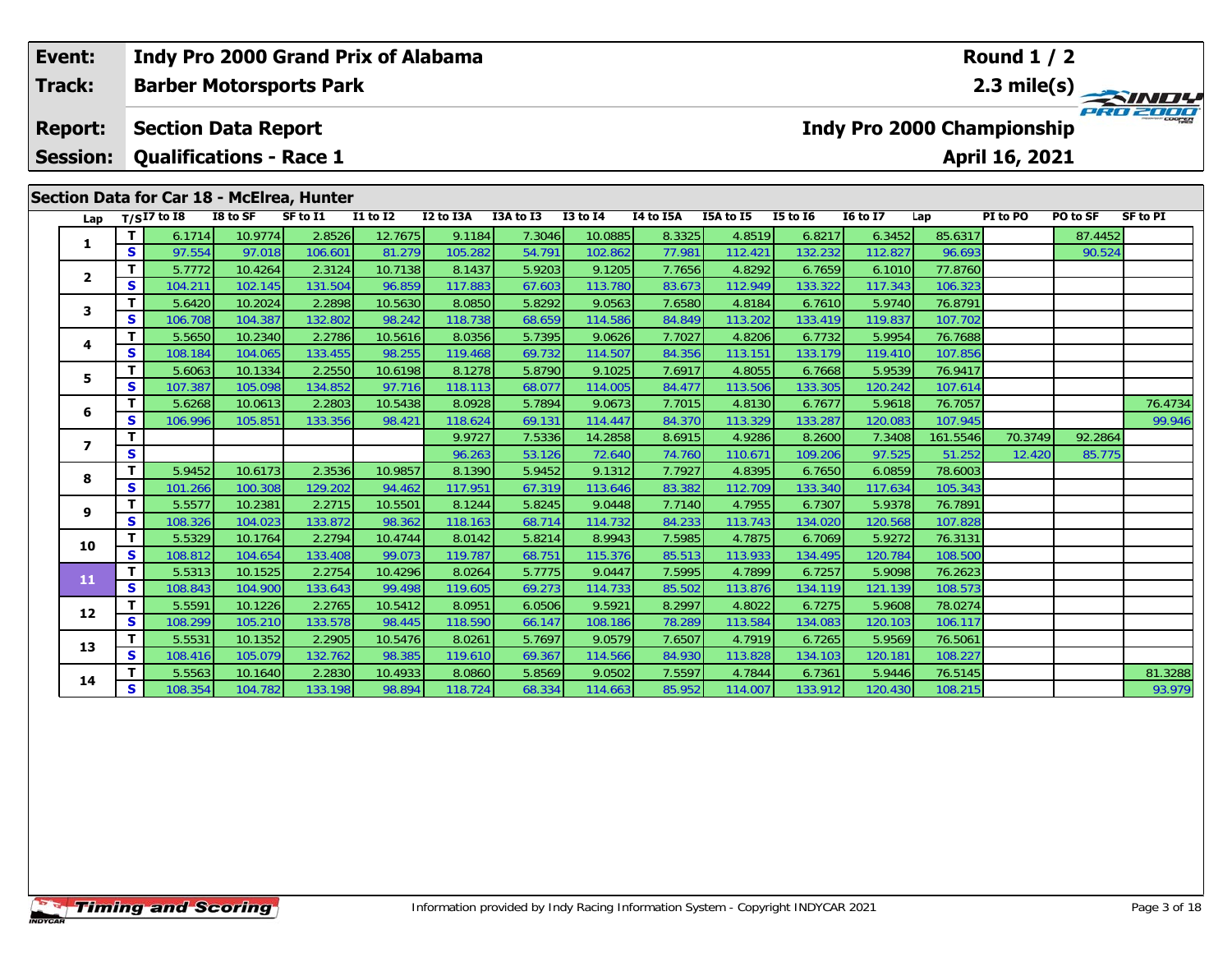| Event: |                 |              |                                |          | Indy Pro 2000 Grand Prix of Alabama         |                 |           |           |                 |           |           |                 |                                   |         | <b>Round 1 / 2</b>    |                                        |                 |
|--------|-----------------|--------------|--------------------------------|----------|---------------------------------------------|-----------------|-----------|-----------|-----------------|-----------|-----------|-----------------|-----------------------------------|---------|-----------------------|----------------------------------------|-----------------|
| Track: |                 |              |                                |          | <b>Barber Motorsports Park</b>              |                 |           |           |                 |           |           |                 |                                   |         |                       | $\frac{2.3 \text{ mile(s)}}{P_{R0}^2}$ |                 |
|        | <b>Report:</b>  |              | <b>Section Data Report</b>     |          |                                             |                 |           |           |                 |           |           |                 | <b>Indy Pro 2000 Championship</b> |         |                       |                                        |                 |
|        | <b>Session:</b> |              | <b>Qualifications - Race 1</b> |          |                                             |                 |           |           |                 |           |           |                 |                                   |         | <b>April 16, 2021</b> |                                        |                 |
|        |                 |              |                                |          | Section Data for Car 20 - Lazier, Flinn (R) |                 |           |           |                 |           |           |                 |                                   |         |                       |                                        |                 |
|        | Lap             |              | $T/SI7$ to I8                  | I8 to SF | SF to I1                                    | <b>I1 to I2</b> | I2 to I3A | I3A to I3 | <b>I3 to I4</b> | I4 to I5A | I5A to I5 | <b>I5 to 16</b> | <b>16 to 17</b>                   | Lap     | PI to PO              | PO to SF                               | <b>SF to PI</b> |
|        | 1               |              | 7.5138                         | 11.6295  | 2.4195                                      | 12.2088         | 9.2166    | 6.2780    | 9.4267          | 8.3275    | 4.9145    | 7.0218          | 6.6965                            | 85.6532 | 462.9531              | 93.1688                                |                 |
|        |                 | S.           | 80.125                         | 91.577   | 125.683                                     | 84.998          | 104.160   | 63.751    | 110.084         | 78.027    | 110.989   | 128.464         | 106.908                           | 96.669  | 1.888                 | 84.963                                 |                 |
|        | $\mathbf{2}$    |              | 6.3021                         | 10.5106  | 2.3667                                      | 11.2599         | 10.4055   | 6.4036    | 10.4348         | 8.7296    | 4.8882    | 6.8628          | 7.0632                            | 85.2270 |                       |                                        |                 |
|        |                 | S.           | 95.531                         | 101.326  | 128.487                                     | 92.161          | 92.259    | 62.500    | 99.449          | 74.433    | 111.586   | 131.440         | 101.358                           | 97.152  |                       |                                        |                 |
|        | 3               |              | 6.5231                         | 10.4620  | 2.3468                                      | 11.0991         | 8.2985    | 5.9781    | 9.3085          | 7.9978    | 4.8907    | 6.8433          | 6.5595                            | 80.3074 |                       |                                        |                 |
|        |                 | S            | 92.294                         | 101.797  | 129.577                                     | 93.497          | 115.684   | 66.949    | 111.482         | 81.244    | 111.529   | 131.814         | 109.141                           | 103.104 |                       |                                        |                 |
|        | 4               |              | 6.2791                         | 10.3826  | 2.3322                                      | 10.8877         | 8.2249    | 5.9493    | 9.2319          | 7.8872    | 4.8704    | 6.8537          | 6.3713                            | 79.2703 |                       |                                        |                 |
|        |                 | S.           | 95.881                         | 102.575  | 130.388                                     | 95.312          | 116.719   | 67.273    | 112.407         | 82.383    | 111.994   | 131.614         | 112.365                           | 104.453 |                       |                                        |                 |
|        | 5               |              | 6.1120                         | 10.2248  | 2.3147                                      | 10.8532         | 8.2526    | 5.9314    | 9.4175          | 8.7832    | 4.9676    | 7.0254          | 6.6427                            | 80.5251 |                       |                                        |                 |
|        |                 | S.           | 98.502                         | 104.159  | 131.374                                     | 95.615          | 116.327   | 67.476    | 110.191         | 73.979    | 109.802   | 128.398         | 107.774                           | 102.825 |                       |                                        |                 |
|        | 6               |              | 6.2252                         | 10.2836  | 2.3194                                      | 10.8458         | 8.2408    | 5.9419    | 9.2483          | 7.9877    | 4.8597    | 6.8211          | 6.2277                            | 79.0012 |                       |                                        |                 |
|        |                 | S.           | 96.711                         | 103.563  | 131.108                                     | 95.680          | 116.494   | 67.357    | 112.207         | 81.347    | 112.240   | 132.243         | 114.956                           | 104.809 |                       |                                        |                 |
|        |                 | $\mathbf{T}$ | 5.9987                         | 10.3024  | 2.3346                                      | 10.8438         | 8.2011    | 5.8644    | 9.2190          | 7.7800    | 4.8437    | 6.8173          | 6.2649                            | 78.4699 |                       |                                        |                 |

**<sup>T</sup>** 6.0628 10.2585 2.3364 10.7913 8.2088 5.8770 9.2364 7.8482 4.8416 6.8311 6.4726 78.7647 79.2556 **<sup>S</sup>** 99.302 103.816 130.154 96.163 116.948 68.101 112.352 82.793 112.660 132.050 110.606 105.123 96.437

**<sup>T</sup>** 5.9987 10.3024 2.3346 10.8438 8.2011 5.8644 9.2190 7.7800 4.8437 6.8173 6.2649 78.4699 **<sup>S</sup>** 100.363 103.374 130.254 95.698 117.057 68.247 112.564 83.518 112.611 132.317 114.273 105.518

**8**

96.437

105.518<br>78.7647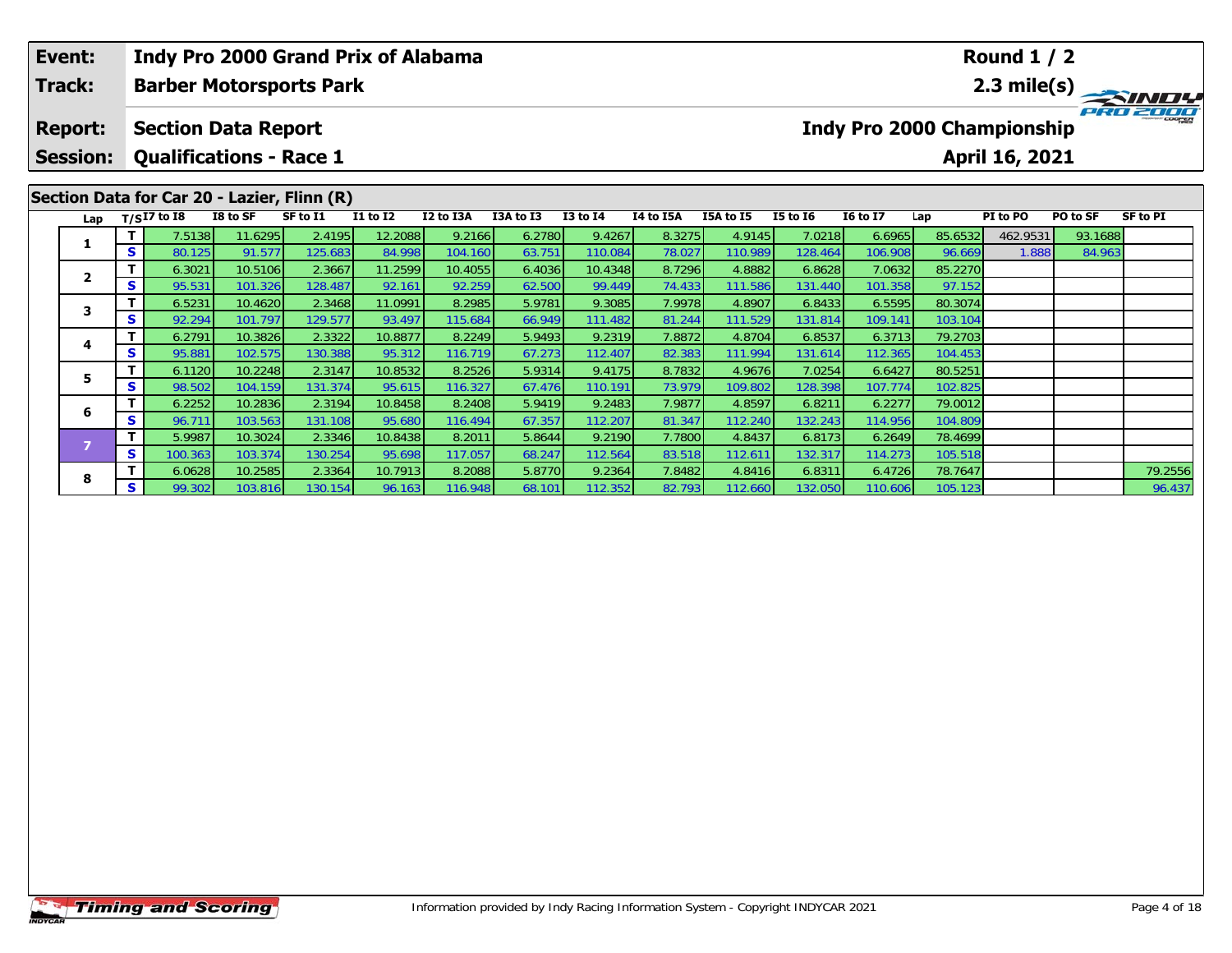| Event:          |        |                                               |                    |                   | <b>Indy Pro 2000 Grand Prix of Alabama</b> |                   |                  |                   |                  |                   |                   |                                   |                    | <b>Round 1 / 2</b> |                                                    |  |
|-----------------|--------|-----------------------------------------------|--------------------|-------------------|--------------------------------------------|-------------------|------------------|-------------------|------------------|-------------------|-------------------|-----------------------------------|--------------------|--------------------|----------------------------------------------------|--|
| Track:          |        | <b>Barber Motorsports Park</b>                |                    |                   |                                            |                   |                  |                   |                  |                   |                   |                                   |                    |                    | $\frac{2.3 \text{ mile(s)}}{P_{R0} \approx 0.048}$ |  |
| <b>Report:</b>  |        | <b>Section Data Report</b>                    |                    |                   |                                            |                   |                  |                   |                  |                   |                   | <b>Indy Pro 2000 Championship</b> |                    |                    |                                                    |  |
| <b>Session:</b> |        | <b>Qualifications - Race 1</b>                |                    |                   |                                            |                   |                  |                   |                  |                   |                   |                                   |                    | April 16, 2021     |                                                    |  |
|                 |        | Section Data for Car 21 - Simpson, Kyffin (R) |                    |                   |                                            |                   |                  |                   |                  |                   |                   |                                   |                    |                    |                                                    |  |
| Lap             |        | $T/SI7$ to I8                                 | I8 to SF           | SF to I1          | I1 to I2                                   | I2 to I3A         | I3A to I3        | <b>I3 to I4</b>   | I4 to I5A        | I5A to I5         | <b>I5 to 16</b>   | <b>I6 to I7</b>                   | Lap                | PO to SF           | <b>SF to PI</b>                                    |  |
| 1               |        | 6.2411                                        | 10.5709            | 2.3418            | 11.3141                                    | 8.1966            | 6.0804           | 9.1373            | 7.9887           | 4.8475            | 6.7861            | 6.4603                            | 79.9648            | 84.5004            |                                                    |  |
|                 | S      | 96.465                                        | 100.748            | 129.853           | 91.720                                     | 117.122           | 65.823           | 113.570           | 81.336           | 112.523           | 132.925           | 110.817                           | 103.546            | 93.679             |                                                    |  |
| $\mathbf{2}$    | т      | 5.9438                                        | 10.2750            | 2.2970            | 10.9203                                    | 8.0664            | 5.9403           | 9.0501            | 7.7831           | 4.7974            | 6.7560            | 6.3587                            | 78.1881            |                    |                                                    |  |
|                 | S      | 101.290                                       | 103.650            | 132.386           | 95.027                                     | 119.012           | 67.375           | 114.665           | 83.485           | 113.698           | 133.518           | 112.587                           | 105.898            |                    |                                                    |  |
| 3               |        | 5.9397                                        | 10.1985            | 2.2938            | 10.7946                                    | 8.0116            | 5.8475           | 9.0239            | 7.6031           | 4.7736            | 6.7371            | 6.1922                            | 77.4156            |                    |                                                    |  |
|                 | S      | 101.360                                       | 104.427            | 132.571           | 96.134                                     | 119.826           | 68.444           | 114.998           | 85.462           | 114.265           | 133.892           | 115.615                           | 106.955            |                    |                                                    |  |
| 4               |        | 5.7841                                        | 10.1307            | 2.2795            | 10.5941                                    | 8.0114            | 5.7930           | 9.0310            | 7.6105           | 4.7712            | 6.7467            | 6.1609                            | 76.9131            |                    |                                                    |  |
|                 | S<br>т | 104.086                                       | 105.126<br>10.0919 | 133.402<br>2.2832 | 97.953<br>10.6413                          | 119.829<br>8.0142 | 69.088<br>5.8096 | 114.907<br>9.0319 | 85.378<br>7.6385 | 114.322<br>4.7853 | 133.702<br>6.7499 | 116.202<br>6.1114                 | 107.654<br>76.9348 |                    |                                                    |  |
| 5               | S      | 5.7776<br>104.203                             | 105.530            | 133.186           | 97.519                                     | 119.787           | 68.891           | 114.896           | 85.065           | 113.985           | 133.638           | 117.143                           | 107.624            |                    |                                                    |  |
|                 | т      | 5.7264                                        | 10.0799            | 2.2798            | 10.5379                                    | 8.0333            | 5.7648           | 8.9861            | 7.6505           | 4.8013            | 6.7624            | 6.2253                            | 76.8477            |                    |                                                    |  |
| 6               | S      | 105.135                                       | 105.656            | 133.385           | 98.476                                     | 119.503           | 69.426           | 115.481           | 84.932           | 113.606           | 133.391           | 115.000                           | 107.746            |                    |                                                    |  |
|                 | т      | 5.8606                                        | 10.1172            | 2.2757            | 10.5497                                    | 8.0339            | 5.7720           | 8.9889            | 7.6158           | 4.7785            | 6.7392            | 6.2249                            | 76.9564            |                    |                                                    |  |
| $\overline{ }$  | s      | 102.728                                       | 105.266            | 133.625           | 98.366                                     | 119.494           | 69.339           | 115.445           | 85.319           | 114.148           | 133.851           | 115.007                           | 107.593            |                    |                                                    |  |
|                 |        | 5.8750                                        | 10.1067            | 2.2565            | 10.6317                                    | 8.0526            | 5.9608           | 8.9714            | 8.0435           | 4.8954            | 6.7728            | 6.2341                            | 77.8005            |                    |                                                    |  |
| 8               | S      | 102.476                                       | 105.376            | 134.762           | 97.607                                     | 119.216           | 67.143           | 115.671           | 80.782           | 111.422           | 133.186           | 114.838                           | 106.426            |                    |                                                    |  |
|                 | т      | 5.7904                                        | 10.1770            | 2.2581            | 10.6679                                    | 8.0440            | 5.9400           | 8.9749            | 7.6777           | 4.7824            | 6.7146            | 6.1469                            | 77.1739            |                    |                                                    |  |
| 9               | S      | 103.973                                       | 104.648            | 134.667           | 97.276                                     | 119.344           | 67.378           | 115.625           | 84.631           | 114.055           | 134.341           | 116.467                           | 107.290            |                    |                                                    |  |
| 10              | т      | 5.7529                                        | 10.1656            | 2.2652            | 10.6331                                    | 8.0220            | 5.8693           | 8.9640            | 7.6410           | 4.7878            | 6.7020            | 6.1137                            | 76.9166            |                    |                                                    |  |
|                 | S      | 104.651                                       | 104.765            | 134.245           | 97.594                                     | 119.671           | 68.190           | 115.766           | 85.038           | 113.926           | 134.593           | 117.099                           | 107.649            |                    |                                                    |  |
| 11              |        | 5.7442                                        | 10.1402            | 2.2760            | 10.5425                                    | 8.0406            | 5.7941           | 8.9855            | 7.6181           | 4.7543            | 6.6830            | 6.0853                            | 76.6638            |                    | 77.3837                                            |  |
|                 | S      | 104.809                                       | 105.028            | 133.608           | 98.433                                     | 119.394           | 69.075           | 115.489           | 85.293           | 114.729           | 134.976           | 117.646                           | 108.004            |                    | 98.770                                             |  |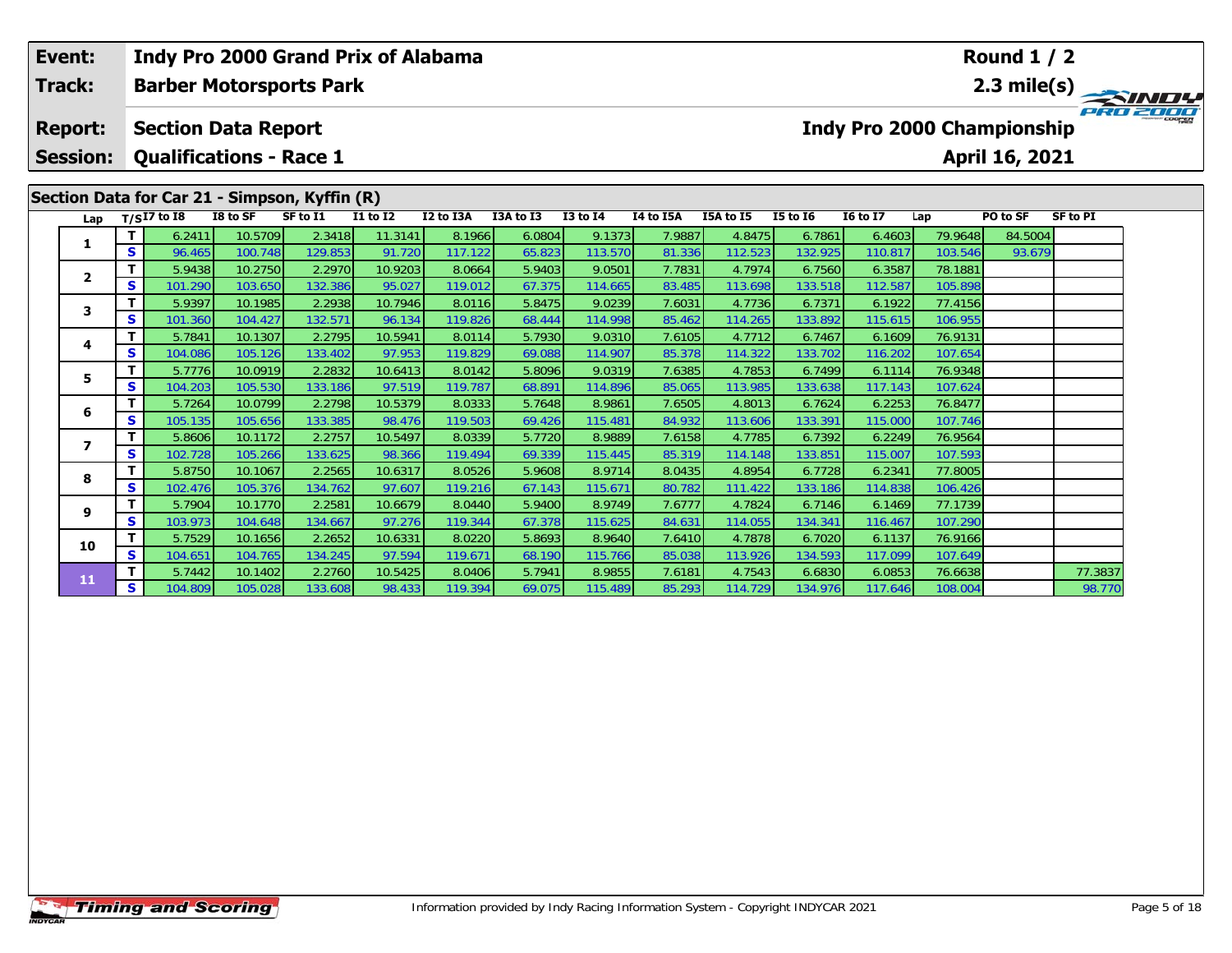| Event:<br><b>Track:</b>           |               |                   | <b>Barber Motorsports Park</b>                                                                             |                   | Indy Pro 2000 Grand Prix of Alabama |                   |                  |                   |                  |                   |                   |                   |                    | <b>Round 1 / 2</b>                                  | 2.3 mile(s)     |
|-----------------------------------|---------------|-------------------|------------------------------------------------------------------------------------------------------------|-------------------|-------------------------------------|-------------------|------------------|-------------------|------------------|-------------------|-------------------|-------------------|--------------------|-----------------------------------------------------|-----------------|
| <b>Report:</b><br><b>Session:</b> |               |                   | <b>Section Data Report</b><br><b>Qualifications - Race 1</b><br>Section Data for Car 22 - Sulaiman, Manuel |                   |                                     |                   |                  |                   |                  |                   |                   |                   |                    | <b>Indy Pro 2000 Championship</b><br>April 16, 2021 |                 |
| Lap                               |               | $T/SI7$ to I8     | I8 to SF                                                                                                   | SF to I1          | <b>I1 to I2</b>                     | I2 to I3A         | I3A to I3        | <b>I3 to I4</b>   | I4 to I5A        | I5A to I5         | <b>I5 to 16</b>   | <b>16 to 17</b>   | Lap                | PO to SF                                            | <b>SF to PI</b> |
|                                   | т             | 6.1924            | 10.6314                                                                                                    | 2.3712            | 11.1077                             | 8.1552            | 5.9942           | 9.1143            | 7.9243           | 4.8270            | 6.7642            | 6.3455            | 79.4274            | 84.1364                                             |                 |
| 1                                 | $\mathbf{s}$  | 97.223            | 100.175                                                                                                    | 128.243           | 93.424                              | 117.716           | 66.769           | 113.857           | 81.997           | 113.001           | 133.356           | 112.822           | 104.246            | 94.084                                              |                 |
|                                   | T             | 5.9074            | 10.2441                                                                                                    | 2.3081            | 10.6676                             | 8.0873            | 5.8440           | 9.0131            | 7.7238           | 4.8046            | 6.7413            | 6.1249            | 77.4662            |                                                     |                 |
| $\mathbf{2}$                      | <b>S</b>      | 101.914           | 103.962                                                                                                    | 131.749           | 97.278                              | 118.705           | 68.485           | 115.135           | 84.126           | 113.528           | 133.809           | 116.885           | 106.885            |                                                     |                 |
| 3                                 | Т             | 5.7823            | 10.2356                                                                                                    | 2.2899            | 10.7010                             | 8.0461            | 5.8082           | 9.0752            | 7.7588           | 4.7975            | 6.7411            | 6.0541            | 77.2898            |                                                     |                 |
|                                   | <b>S</b>      | 104.119           | 104.049                                                                                                    | 132.797           | 96.975                              | 119.312           | 68.907           | 114.348           | 83.747           | 113.696           | 133.813           | 118.252           | 107.129            |                                                     |                 |
| 4                                 | $\mathbf T$   | 5.7580            | 10.1217                                                                                                    | 2.2733            | 10.5886                             | 8.0365            | 5.7697           | 9.0023            | 7.6392           | 4.7815            | 6.7311            | 6.0221            | 76.7240            |                                                     |                 |
|                                   | S             | 104.558           | 105.219                                                                                                    | 133.766           | 98.004                              | 119.455           | 69.367           | 115.274           | 85.058           | 114.076           | 134.012           | 118.880           | 107.919            |                                                     |                 |
| 5                                 | T             | 5.7022            | 10.1490                                                                                                    | 2.2807            | 10.5873                             | 7.9942            | 5.7597           | 8.9864            | 7.6418           | 4.7937            | 6.7458            | 5.9848            | 76.6256            |                                                     |                 |
|                                   | S             | 105.581           | 104.936                                                                                                    | 133.332           | 98.016                              | 120.087           | 69.488           | 115.478           | 85.029           | 113.786           | 133.720           | 119.621           | 108.058            |                                                     |                 |
| 6                                 | т             | 5.7273            | 10.1300                                                                                                    | 2.2872            | 10.4739                             | 7.9945            | 5.8229           | 8.9934            | 7.6705           | 4.8073            | 6.7485            | 5.9710            | 76.6265            |                                                     |                 |
|                                   | $\mathbf{s}$  | 105.119           | 105.133                                                                                                    | 132.953           | 99.077                              | 120.083           | 68.733           | 115.388           | 84.711           | 113.464           | 133.666           | 119.898           | 108.057            |                                                     |                 |
| $\overline{ }$                    | т             | 5.7227            | 10.1222                                                                                                    | 2.2720            | 10.5742                             | 8.0615            | 5.7511           | 8.9875            | 7.5670           | 4.7965            | 6.7281            | 5.9945            | 76.5773            |                                                     |                 |
|                                   | S             | 105.203           | 105.214                                                                                                    | 133.843           | 98.138                              | 119.085           | 69.591           | 115.463           | 85.869           | 113.719           | 134.07            | 119.428           | 108.126            |                                                     |                 |
| 8                                 | $\mathbf{T}$  | 5.7197            | 10.1718                                                                                                    | 2.2564            | 10.5773<br>98.109                   | 8.0247            | 5.7388           | 8.9393            | 7.8090           | 4.8374            | 6.7424            | 5.9644            | 76.7812            |                                                     |                 |
|                                   | <b>S</b><br>Т | 105.258<br>5.7336 | 104.701<br>10.1315                                                                                         | 134.768<br>2.2530 | 10.5888                             | 119.631<br>8.0764 | 69.741<br>5.7917 | 116.086<br>8.9760 | 83.208<br>7.6299 | 112.758<br>4.7774 | 133.787<br>7.8518 | 120.030<br>6.2906 | 107.839<br>78.1007 |                                                     |                 |
| 9                                 | S             | 105.003           | 105.118                                                                                                    | 134.972           | 98.002                              | 118.865           | 69.104           | 115.611           | 85.161           | 114.174           | 114.884           | 113.806           | 106.017            |                                                     |                 |
|                                   | т             | 5.7419            | 10.1202                                                                                                    | 2.2757            | 10.5384                             | 8.0221            | 5.7293           | 8.9601            | 7.6404           | 4.7876            | 6.7096            | 5.9648            | 76.4901            |                                                     |                 |
| 10                                | $\mathbf{s}$  | 104.851           | 105.235                                                                                                    | 133.625           | 98.47                               | 119.669           | 69.856           | 115.816           | 85.044           | 113.931           | 134.441           | 120.022           | 108.249            |                                                     |                 |
|                                   | $\mathbf{T}$  | 5.7431            | 10.1823                                                                                                    | 2.2766            | 10.5088                             | 7.9865            | 5.7034           | 8.9772            | 7.6485           | 4.7829            | 6.7010            | 5.8844            | 76.3947            |                                                     |                 |
| 11                                | S             | 104.829           | 104.593                                                                                                    | 133.572           | 98.748                              | 120.203           | 70.173           | 115.596           | 84.954           | 114.043           | 134.614           | 121.662           | 108.384            |                                                     |                 |
|                                   | т             | 5.7304            | 10.1251                                                                                                    | 2.2856            | 10.5893                             | 8.0046            | 5.6962           | 8.9639            | 7.5165           | 4.8055            | 6.7370            | 6.0914            | 76.5455            |                                                     | 78.4330         |
| 12                                | S             | 105.062           | 105.184                                                                                                    | 133.046           | 97.998                              | 119.931           | 70.262           | 115.767           | 86.446           | 113.506           | 133.894           | 117.528           | 108.171            |                                                     | 97.449          |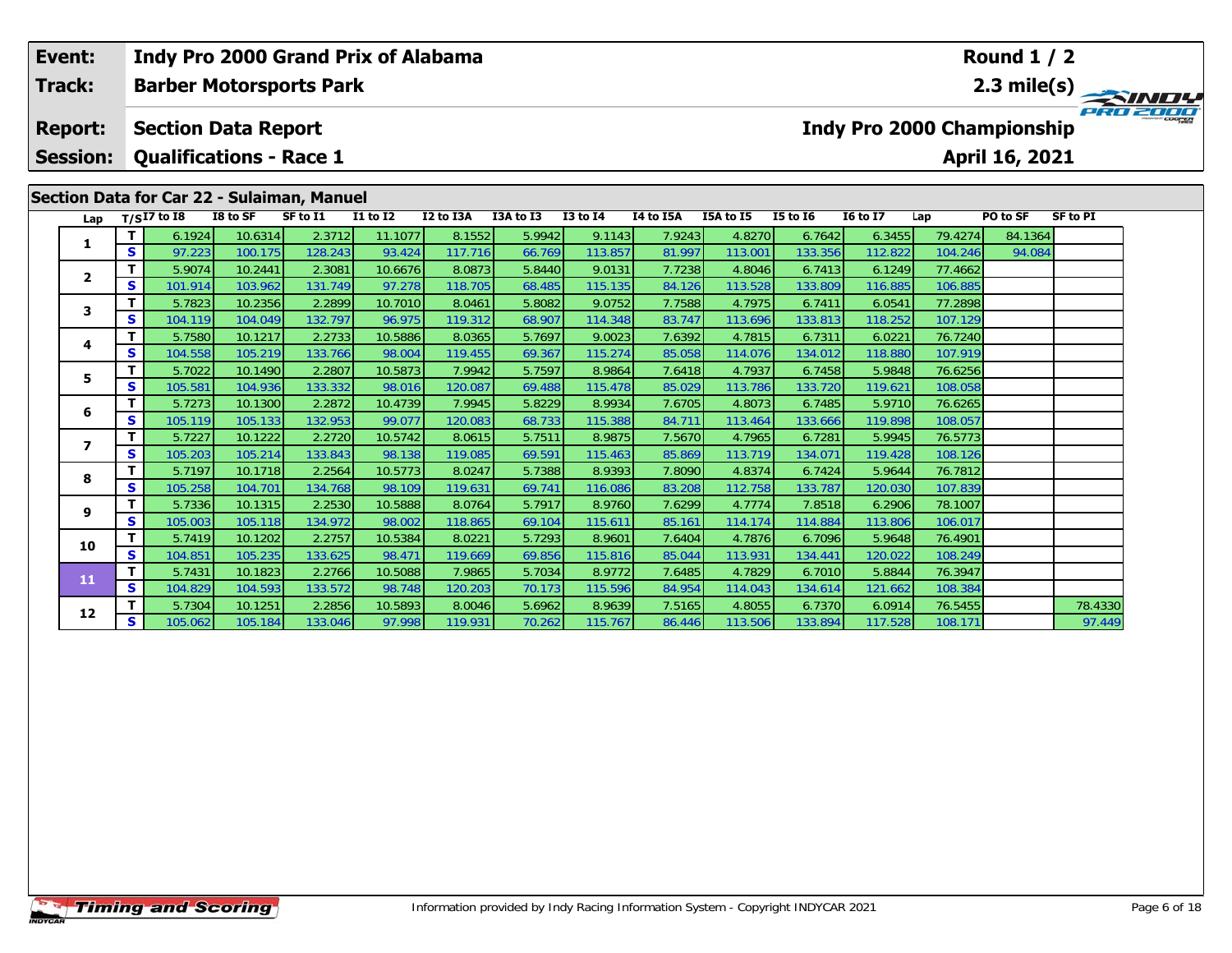| Event:          |                   |                                |                    | Indy Pro 2000 Grand Prix of Alabama       |                                    |                   |                  |                   |                  |                   |                   |                   |                    | Round $1/2$                       |          |                 |
|-----------------|-------------------|--------------------------------|--------------------|-------------------------------------------|------------------------------------|-------------------|------------------|-------------------|------------------|-------------------|-------------------|-------------------|--------------------|-----------------------------------|----------|-----------------|
| Track:          |                   |                                |                    | <b>Barber Motorsports Park</b>            |                                    |                   |                  |                   |                  |                   |                   |                   |                    |                                   |          | 2.3 mile(s)     |
| <b>Report:</b>  |                   | <b>Section Data Report</b>     |                    |                                           |                                    |                   |                  |                   |                  |                   |                   |                   |                    | <b>Indy Pro 2000 Championship</b> |          |                 |
| <b>Session:</b> |                   | <b>Qualifications - Race 1</b> |                    |                                           |                                    |                   |                  |                   |                  |                   |                   |                   |                    | April 16, 2021                    |          |                 |
|                 |                   |                                |                    | Section Data for Car 27 - Kaminsky, Colin |                                    |                   |                  |                   |                  |                   |                   |                   |                    |                                   |          |                 |
| Lap             |                   | $T/SI7$ to I8                  | I8 to SF           | SF to I1                                  | $\overline{11}$ to $\overline{12}$ | I2 to I3A         | I3A to I3        | $I3$ to $I4$      | I4 to I5A        | I5A to I5         | <b>I5 to 16</b>   | <b>I6 to I7</b>   | Lap                | PI to PO                          | PO to SF | <b>SF to PI</b> |
|                 | T                 | 6.1693                         | 10.7995            | 2.397'                                    | 11.1155                            | 8.9541            | 6.5546           | 11.0650           | 8.3419           | 4.8685            | 7.4938            | 6.9353            | 84.6946            |                                   | 90.5933  |                 |
| 1               | $\mathbf{s}$      | 97.587                         | 98.616             | 126.858                                   | 93.359                             | 107.213           | 61.061           | 93.785            | 77.893           | 112.037           | 120.372           | 103.227           | 97.763             |                                   | 87.379   |                 |
|                 | T                 | 5.8841                         | 10.3553            | 2.3368                                    | 10.8072                            | 8.2673            | 5.9742           | 9.1107            | 7.7621           | 4.8533            | 6.8010            | 6.1308            | 78.2828            |                                   |          |                 |
| $\mathbf{2}$    | S                 | 102.317                        | 102.846            | 130.131                                   | 96.022                             | 116.120           | 66.993           | 113.902           | 83.711           | 112.388           | 132.634           | 116.773           | 105.770            |                                   |          |                 |
| 3               | T                 | 5.7781                         | 10.1366            | 2.3135                                    | 10.5796                            | 8.1370            | 5.9310           | 9.1054            | 7.6506           | 4.8517            | 6.7994            | 6.1122            | 77.3951            |                                   |          |                 |
|                 | S                 | 104.194                        | 105.065            | 131.442                                   | 98.088                             | 117.980           | 67.481           | 113.968           | 84.931           | 112.425           | 132.665           | 117.128           | 106.984            |                                   |          |                 |
| 4               | T                 | 5.8283                         | 10.1812            | 2.3031                                    | 10.5492                            | 8.1660            | 5.9511           | 9.2326            | 7.6981           | 4.8212            | 6.8475            | 6.1128            | 77.6911            |                                   |          |                 |
|                 | S                 | 103.297                        | 104.605            | 132.035                                   | 98.370                             | 117.561           | 67.253           | 112.398           | 84.407           | 113.137           | 131.734           | 117.116           | 106.576            |                                   |          |                 |
| 5               | т                 | 5.7751                         | 10.0581            | 2.2885                                    | 10.5492                            | 8.1577            | 5.9478           | 9.1211            | 7.7419           | 4.8219            | 6.7859            | 6.1456            | 77.3928            |                                   |          |                 |
|                 | S                 | 104.248                        | 105.885            | 132.878                                   | 98.370                             | 117.680           | 67.290           | 113.772           | 83.929           | 113.120           | 132.929           | 116.491           | 106.987            |                                   |          |                 |
| 6               | T                 | 5.8870                         | 10.1844            | 2.3139                                    | 11.0956                            | 10.0427           | 6.1823           | 9.5097            | 8.5794           | 4.8792            | 6.9934            | 6.4830            | 82.1506            |                                   |          |                 |
|                 | $\mathbf{s}$      | 102.267                        | 104.572            | 131.419                                   | 93.526                             | 95.592            | 64.738           | 109.123           | 75.736           | 111.792           | 128.985           | 110.429           | 100.790            |                                   |          |                 |
| $\overline{ }$  | $\mathbf T$       | 5.8430                         | 10.0976            | 2.3092                                    | 10.5431                            | 8.2039            | 5.9102           | 9.1479            | 8.0311           | 5.0099            | 7.5507            | 7.3608            | 80.0074            |                                   |          | 80.6337         |
|                 | S                 | 103.037                        | 105.471            | 131.687                                   | 98.427                             | 117.018           | 67.718           | 113.439           | 80.907           | 108.875           | 119.465           | 97.260            | 103.490            |                                   |          | 94.789          |
| 8               | $\mathbf T$       |                                |                    |                                           |                                    | 8.6141            | 6.4782           | 9.3601            | 9.3170           | 5.0252            | 7.0396            | 6.3998            | 159.3301           | 76.6229                           | 82.3322  |                 |
|                 | $\mathbf{s}$      |                                |                    |                                           |                                    | 111.445           | 61.781           | 110.867           | 69.741           | 108.544           | 128.139           | 111.864           | 51.968             | 11.408                            | 96.146   |                 |
| 9               | T<br>$\mathbf{s}$ | 5.8993<br>102.054              | 10.2926<br>103.472 | 2.3247<br>130.809                         | 10.8474<br>95.666                  | 8.2937<br>115.751 | 6.0270           | 9.0889<br>114.175 | 7.6525<br>84.910 | 4.8151<br>113.280 | 6.7817<br>133.012 | 6.2109<br>115.267 | 78.2338<br>105.837 |                                   |          |                 |
|                 | т                 | 5.6787                         | 10.0872            | 2.2996                                    | 10.5880                            | 8.1270            | 66.406<br>5.8392 | 9.0651            | 7.6068           | 4.8256            | 6.7676            | 5.9951            | 76.8799            |                                   |          |                 |
| 10              | S                 | 106.018                        | 105.579            | 132.236                                   | 98.010                             | 118.125           | 68.541           | 114.475           | 85.420           | 113.034           | 133.289           | 119.416           | 107.700            |                                   |          |                 |
|                 | т                 | 5.7325                         | 10.0408            | 2.3004                                    | 10.6363                            | 8.1218            | 5.8391           | 9.1061            | 7.6235           | 4.8017            | 6.7608            | 5.9849            | 76.9479            |                                   |          |                 |
| 11              | S                 | 105.023                        | 106.067            | 132.190                                   | 97.565                             | 118.200           | 68.543           | 113.960           | 85.233           | 113.596           | 133.423           | 119.619           | 107.605            |                                   |          |                 |
|                 | $\mathbf T$       | 5.6911                         | 10.1356            | 2.3098                                    | 10.4565                            | 8.0813            | 5.8426           | 9.1436            | 7.6130           | 4.8098            | 6.7587            | 5.9946            | 76.8366            |                                   |          |                 |
| 12              | S                 | 105.787                        | 105.075            | 131.652                                   | 99.242                             | 118.793           | 68.502           | 113.492           | 85.350           | 113.405           | 133.464           | 119.426           | 107.761            |                                   |          |                 |
|                 | T                 | 5.7094                         | 10.0811            | 2.3035                                    | 11.6572                            | 8.1036            | 5.8815           | 9.0932            | 7.6437           | 4.8056            | 6.7611            | 5.9628            | 78.0027            |                                   |          |                 |
| 13              | S                 | 105.448                        | 105.643            | 132.013                                   | 89.020                             | 118.466           | 68.049           | 114.121           | 85.008           | 113.504           | 133.417           | 120.063           | 106.150            |                                   |          |                 |
|                 |                   | 5.7011                         | 10.1432            | 2.3097                                    | 10.6896                            | 8.0922            | 5.7891           | 9.0212            | 7.6412           | 4.8182            | 6.7913            | 5.9605            | 76.9573            |                                   |          | 78.9850         |
| 14              | S                 | 105.602                        | 104.996            | 131.658                                   | 97.078                             | 118.633           | 69.135           | 115.032           | 85.035           | 113.207           | 132.824           | 120.109           | 107.592            |                                   |          | 96.768          |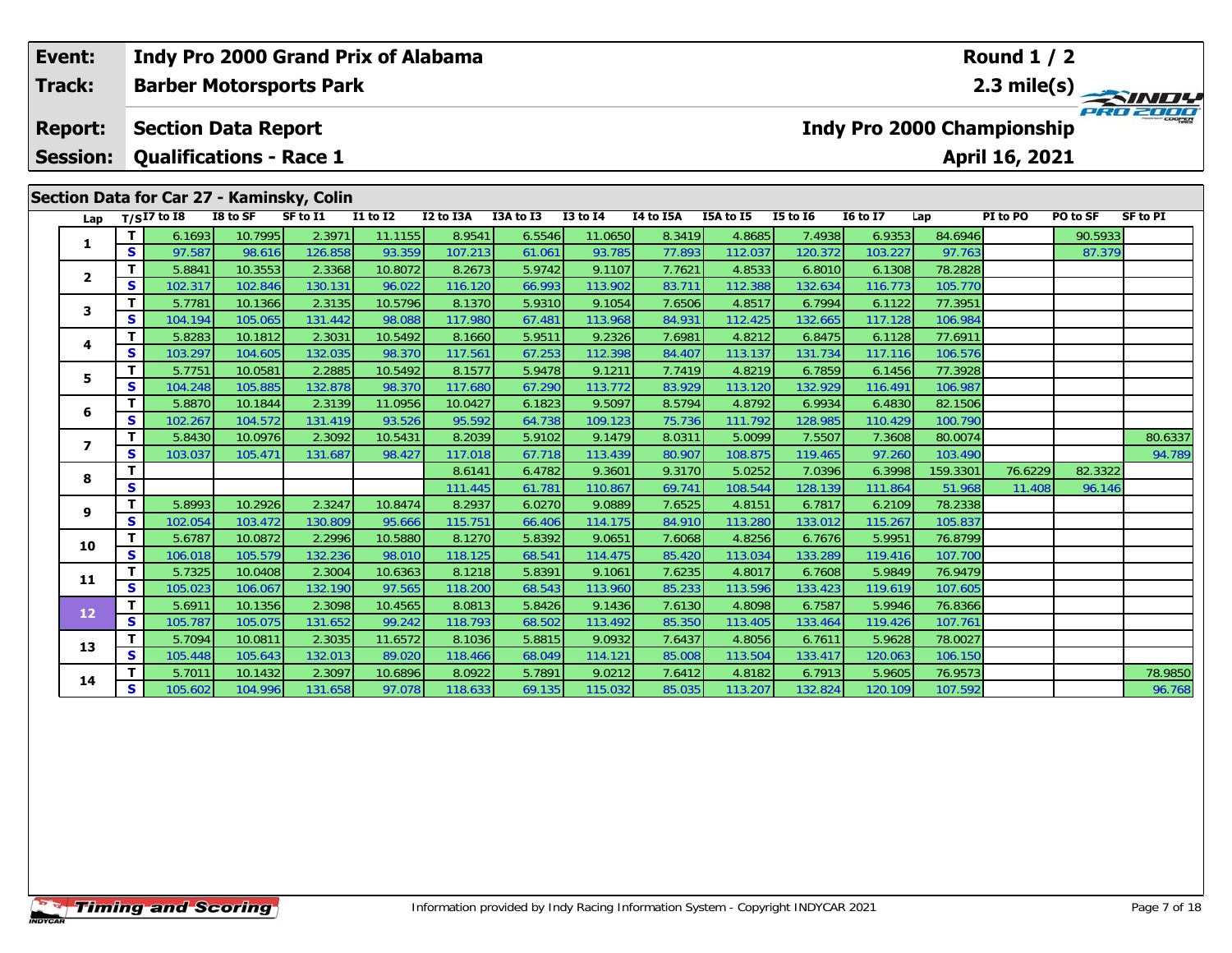|  | Event:<br><b>Track:</b>                                                                                                                                                                                                                                     |         | <b>Barber Motorsports Park</b> |         |                   | <b>Indy Pro 2000 Grand Prix of Alabama</b> |                   |                  |                   |                  |                  |                   |                                   |                   | <b>Round 1 / 2</b> |          | $\frac{2.3 \text{ mile(s)}}{P_{H0}^2 P_{H0}^2}$ |
|--|-------------------------------------------------------------------------------------------------------------------------------------------------------------------------------------------------------------------------------------------------------------|---------|--------------------------------|---------|-------------------|--------------------------------------------|-------------------|------------------|-------------------|------------------|------------------|-------------------|-----------------------------------|-------------------|--------------------|----------|-------------------------------------------------|
|  | <b>Report:</b>                                                                                                                                                                                                                                              |         | <b>Section Data Report</b>     |         |                   |                                            |                   |                  |                   |                  |                  |                   | <b>Indy Pro 2000 Championship</b> |                   |                    |          |                                                 |
|  |                                                                                                                                                                                                                                                             |         |                                |         |                   |                                            |                   |                  |                   |                  |                  |                   |                                   |                   | April 16, 2021     |          |                                                 |
|  | <b>Qualifications - Race 1</b><br><b>Session:</b><br>Section Data for Car 3 - Roe, James (R)<br>$T/SI7$ to I8<br>I8 to SF<br>Lap<br>10.9933<br>6.6873<br>1<br>S<br>90.028<br>96.877<br>T.<br>6.0761<br>10.3665<br>$\overline{2}$<br>S.<br>102.735<br>99.084 |         |                                |         |                   |                                            |                   |                  |                   |                  |                  |                   |                                   |                   |                    |          |                                                 |
|  |                                                                                                                                                                                                                                                             |         |                                |         | SF to I1          | <b>I1 to I2</b>                            | I2 to I3A         | I3A to I3        | <b>I3 to I4</b>   | I4 to I5A        | I5A to I5        | <b>I5 to 16</b>   | <b>16 to 17</b>                   | Lap               | PI to PO           | PO to SF | SF to PI                                        |
|  |                                                                                                                                                                                                                                                             |         |                                |         | 2.4145            | 11.5039                                    | 8.7281            | 6.1658           | 9.4603            | 8.3309           | 6.0200           | 8.0093            | 6.6402                            | 84.9536           |                    | 95.3388  |                                                 |
|  |                                                                                                                                                                                                                                                             |         |                                |         | 125.944<br>2.3140 | 90.207<br>10.9230                          | 109.990<br>8.2410 | 64.911<br>5.9357 | 109.693<br>9.1260 | 77.996<br>7.7719 | 90.607<br>4.8121 | 112.625<br>6.7706 | 107.814<br>6.3447                 | 97.465<br>78.6816 |                    | 83.029   |                                                 |
|  |                                                                                                                                                                                                                                                             |         |                                |         | 131.414           | 95.004                                     | 116.491           | 67.427           | 113.711           | 83.605           | 113.35           | 133.230           | 112.836                           | 105.234           |                    |          |                                                 |
|  |                                                                                                                                                                                                                                                             | T.      | 5.8500                         | 10.3078 | 2.3052            | 10.8756                                    | 8.1411            | 5.8772           | 9.0655            | 7.6828           | 4.8013           | 6.7623            | 6.3474                            | 78.0162           |                    |          |                                                 |
|  | 3                                                                                                                                                                                                                                                           | S       | 102.914                        | 103.320 | 131.915           | 95.418                                     | 117.920           | 68.098           | 114.470           | 84.575           | 113.606          | 133.393           | 112.788                           | 106.132           |                    |          |                                                 |
|  |                                                                                                                                                                                                                                                             |         | 5.8706                         | 10.2193 | 2.2868            | 10.7031                                    | 8.1381            | 5.8249           | 9.1281            | 7.8229           | 4.7909           | 6.7756            | 6.3965                            | 77.9568           |                    |          |                                                 |
|  | 4                                                                                                                                                                                                                                                           | S.      | 102.553                        | 104.215 | 132.977           | 96.956                                     | 117.964           | 68.710           | 113.685           | 83.060           | 113.852          | 133.131           | 111.922                           | 106.213           |                    |          |                                                 |
|  |                                                                                                                                                                                                                                                             | т       | 5.9433                         | 10.1492 | 2.2829            | 10.8180                                    | 8.1620            | 5.8612           | 9.0977            | 7.7919           | 4.7927           | 6.7641            | 6.2366                            | 77.8996           |                    |          |                                                 |
|  | 5                                                                                                                                                                                                                                                           | s       | 101.298                        | 104.934 | 133.204           | 95.926                                     | 117.618           | 68.284           | 114.065           | 83.391           | 113.809          | 133.358           | 114.792                           | 106.291           |                    |          |                                                 |
|  | 6<br>S                                                                                                                                                                                                                                                      |         | 5.7768                         | 10.3163 | 2.3003            | 10.7735                                    | 8.1388            | 5.8783           | 9.0863            | 7.8143           | 4.8077           | 6.7701            | 6.3024                            | 77.9648           |                    |          | 77.2581                                         |
|  |                                                                                                                                                                                                                                                             | 104.218 | 103.235                        | 132.196 | 96.322            | 117.954                                    | 68.086            | 114.208          | 83.152            | 113.454          | 133.240          | 113.593           | 106.202                           |                   |                    | 98.930   |                                                 |
|  | $\overline{\mathbf{z}}$                                                                                                                                                                                                                                     |         |                                |         |                   |                                            | 8.9511            | 6.8344           | 10.7352           | 8.4839           | 4.9414           | 8.5201            | 6.9050                            | 538.2699          | 451.9550           | 87.5973  |                                                 |
|  |                                                                                                                                                                                                                                                             | s       |                                |         |                   |                                            | 107.249           | 58.561           | 96.666            | 76.589           | 110.385          | 105.873           | 103.680                           | 15.383            | 1.934              | 90.367   |                                                 |
|  | 8                                                                                                                                                                                                                                                           |         | 6.0645                         | 10.6043 | 2.3507            | 11.0386                                    | 8.1403            | 5.9136           | 9.0941            | 7.6758           | 4.8005           | 6.7220            | 6.1928                            | 78.5972           |                    |          |                                                 |
|  |                                                                                                                                                                                                                                                             | S.      | 99.274                         | 100.43' | 129.362           | 94.009                                     | 117.932           | 67.679           | 114.110           | 84.652           | 113.625          | 134.193           | 115.603                           | 105.347           |                    |          |                                                 |

**<sup>T</sup>** 5.6928 10.3263 2.3195 10.7438 8.0721 5.8025 9.0297 7.6749 4.7920 6.7482 6.1261 77.3279 80.4324 **<sup>S</sup>** 105.756 103.135 131.102 96.588 118.928 68.975 114.924 84.662 113.826 133.672 116.862 107.076 95.026

**9**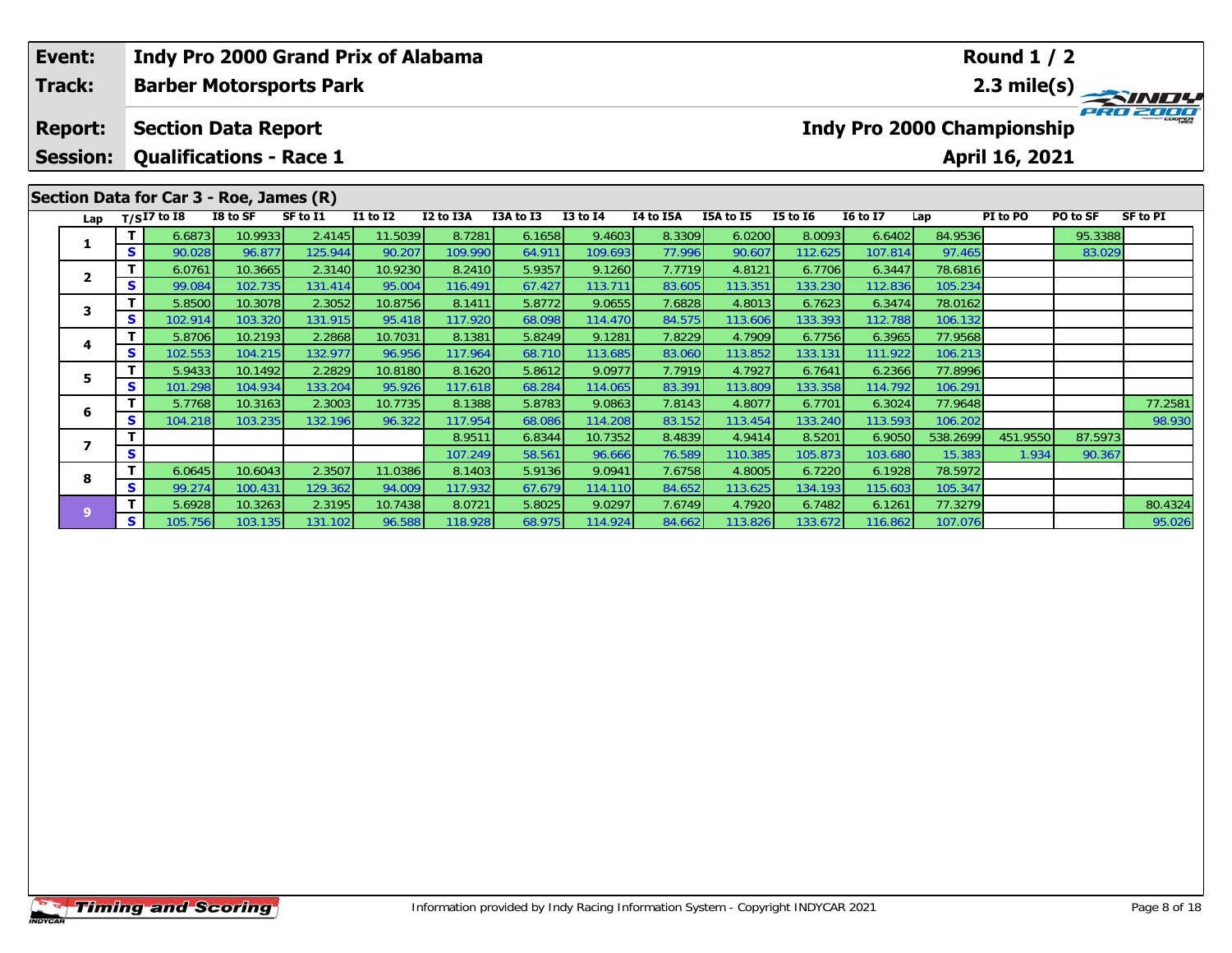| Event:                            |              | Indy Pro 2000 Grand Prix of Alabama                                                                                |                    |                   |                   |                   |                  |                   |                  |                   |                   |                   |                                   | Round $1/2$    |          |                 |
|-----------------------------------|--------------|--------------------------------------------------------------------------------------------------------------------|--------------------|-------------------|-------------------|-------------------|------------------|-------------------|------------------|-------------------|-------------------|-------------------|-----------------------------------|----------------|----------|-----------------|
| <b>Track:</b>                     |              | <b>Barber Motorsports Park</b>                                                                                     |                    |                   |                   |                   |                  |                   |                  |                   |                   |                   |                                   |                |          | 2.3 mile(s)     |
| <b>Report:</b><br><b>Session:</b> |              | <b>Section Data Report</b><br><b>Qualifications - Race 1</b><br>Section Data for Car 40 - Miller, Jack William (R) |                    |                   |                   |                   |                  |                   |                  |                   |                   |                   | <b>Indy Pro 2000 Championship</b> | April 16, 2021 |          |                 |
| Lap                               |              | $T/SI7$ to I8                                                                                                      | I8 to SF           | SF to I1          | $I1$ to $I2$      | I2 to I3A         | I3A to I3        | $I3$ to $I4$      | I4 to I5A        | I5A to I5         | <b>I5 to 16</b>   | <b>I6 to I7</b>   | Lap                               | PI to PO       | PO to SF | <b>SF to PI</b> |
|                                   | т            | 7.1986                                                                                                             | 11.2045            | 2.5661            | 12.3976           | 8.4370            | 6.1198           | 9.1283            | 8.2340           | 4.8607            | 6.8018            | 6.2976            | 83.2460                           |                | 88.5036  |                 |
| 1                                 | S            | 83.634                                                                                                             | 95.051             | 118.503           | 83.704            | 113.785           | 65.399           | 113.682           | 78.913           | 112.217           | 132.619           | 113.680           | 99.464                            |                | 89.442   |                 |
| $\mathbf{2}$                      | т            | 5.9240                                                                                                             | 10.3270            | 2.3057            | 10.9930           | 8.1558            | 5.9625           | 9.1414            | 7.8769           | 4.8098            | 6.7498            | 6.2893            | 78.5352                           |                |          |                 |
|                                   | S            | 101.628                                                                                                            | 103.128            | 131.887           | 94.399            | 117.708           | 67.124           | 113.520           | 82.491           | 113.405           | 133.640           | 113.830           | 105.430                           |                |          |                 |
| 3                                 | т            | 5.9772                                                                                                             | 10.2263            | 2.3029            | 10.7345           | 8.1219            | 5.8219           | 9.0621            | 7.8748           | 4.8022            | 6.7459            | 6.0568            | 77.7265                           |                |          | 76.8555         |
|                                   | S            | 100.724                                                                                                            | 104.143            | 132.047           | 96.672            | 118.199           | 68.745           | 114.513           | 82.513           | 113.584           | 133.718           | 118.199           | 106.527                           |                |          | 99.449          |
| 4                                 | т            |                                                                                                                    |                    |                   |                   | 9.1143            | 6.7909           | 9.7403            | 8.8599           | 4.9465            | 7.3274            | 6.9712            | 189.0144                          | 104.6718       | 85.9994  |                 |
|                                   | S            |                                                                                                                    |                    |                   |                   | 105.329           | 58.936           | 106.540           | 73.339           | 110.271           | 123.106           | 102.695           | 43.806                            | 8.351          | 92.046   |                 |
| 5                                 | т            | 6.2992                                                                                                             | 10.6901            | 2.3951            | 11.4315           | 8.3521            | 6.1533           | 9.1837            | 7.8733           | 4.8285            | 6.8020            | 6.3700            | 80.3788                           |                |          |                 |
|                                   | S            | 95.575                                                                                                             | 99.625             | 126.964           | 90.778            | 114.941           | 65.043           | 112.997           | 82.529           | 112.966           | 132.615           | 112.388           | 103.012                           |                |          |                 |
| 6                                 | т            | 6.0232                                                                                                             | 10.3023            | 2.3296            | 10.8346           | 8.2088            | 5.8646           | 9.0835            | 7.9243           | 4.8801            | 6.8027            | 6.0518            | 78.3055                           |                |          |                 |
|                                   | S            | 99.954                                                                                                             | 103.375            | 130.534           | 95.779            | 116.948           | 68.245           | 114.243           | 81.997           | 111.771           | 132.601           | 118.297           | 105.740                           |                |          |                 |
| 7                                 | т            | 5.7043                                                                                                             | 10.1908            | 2.2793            | 10.4956           | 8.1253            | 5.8194           | 9.0530            | 7.7366           | 4.8012            | 6.7502            | 6.1432            | 77.0989                           |                |          |                 |
|                                   | S<br>т       | 105.542                                                                                                            | 104.506            | 133.414           | 98.873<br>10.9147 | 118.149<br>8.0028 | 68.775           | 114.628           | 83.987           | 113.608           | 133.632           | 116.537           | 107.395                           |                |          |                 |
| 8                                 | S            | 6.1688<br>97.595                                                                                                   | 10.4192<br>102.215 | 2.2819<br>133.262 | 95.076            | 119.958           | 5.9320<br>67.469 | 9.0981<br>114.060 | 7.8710<br>82.553 | 4.8519<br>112.421 | 6.7894<br>132.861 | 6.0878<br>117.597 | 78.4176<br>105.589                |                |          |                 |
|                                   | т            | 5.7559                                                                                                             | 10.1618            | 2.2840            | 10.5462           | 8.1024            | 5.7475           | 9.0194            | 7.6845           | 4.8104            | 6.7573            | 5.9957            | 76.8651                           |                |          |                 |
| 9                                 | S            | 104.596                                                                                                            | 104.804            | 133.140           | 98.398            | 118.483           | 69.635           | 115.055           | 84.556           | 113.391           | 133.492           | 119.404           | 107.721                           |                |          |                 |
|                                   | $\mathbf T$  | 5.8162                                                                                                             | 10.1314            | 2.2953            | 10.4912           | 8.1070            | 5.7654           | 9.0492            | 7.6710           | 4.7897            | 6.7396            | 5.9376            | 76.7936                           |                |          |                 |
| 10                                | $\mathbf{s}$ | 103.512                                                                                                            | 105.119            | 132.484           | 98.914            | 118.416           | 69.419           | 114.676           | 84.705           | 113.881           | 133.843           | 120.572           | 107.821                           |                |          |                 |
|                                   | T.           | 5.6801                                                                                                             | 10.0926            | 2.2979            | 10.4919           | 8.0990            | 5.8034           | 9.0752            | 7.7383           | 4.8017            | 6.7578            | 6.0044            | 76.8423                           |                |          |                 |
| 11                                | S            | 105.992                                                                                                            | 105.523            | 132.334           | 98.907            | 118.533           | 68.964           | 114.348           | 83.968           | 113.596           | 133.482           | 119.231           | 107.753                           |                |          |                 |
|                                   | т            | 5.6539                                                                                                             | 10.2128            | 2.3028            | 10.4434           | 8.0966            | 5.9374           | 9.9079            | 9.0868           | 5.2859            | 8.1448            | 8.0411            | 83.1134                           |                |          | 87.3330         |
| 12                                | S            | 106.483                                                                                                            | 104.281            | 132.053           | 99.367            | 118.568           | 67.408           | 104.737           | 71.507           | 103.190           | 110.751           | 89.031            | 99.623                            |                |          | 87.518          |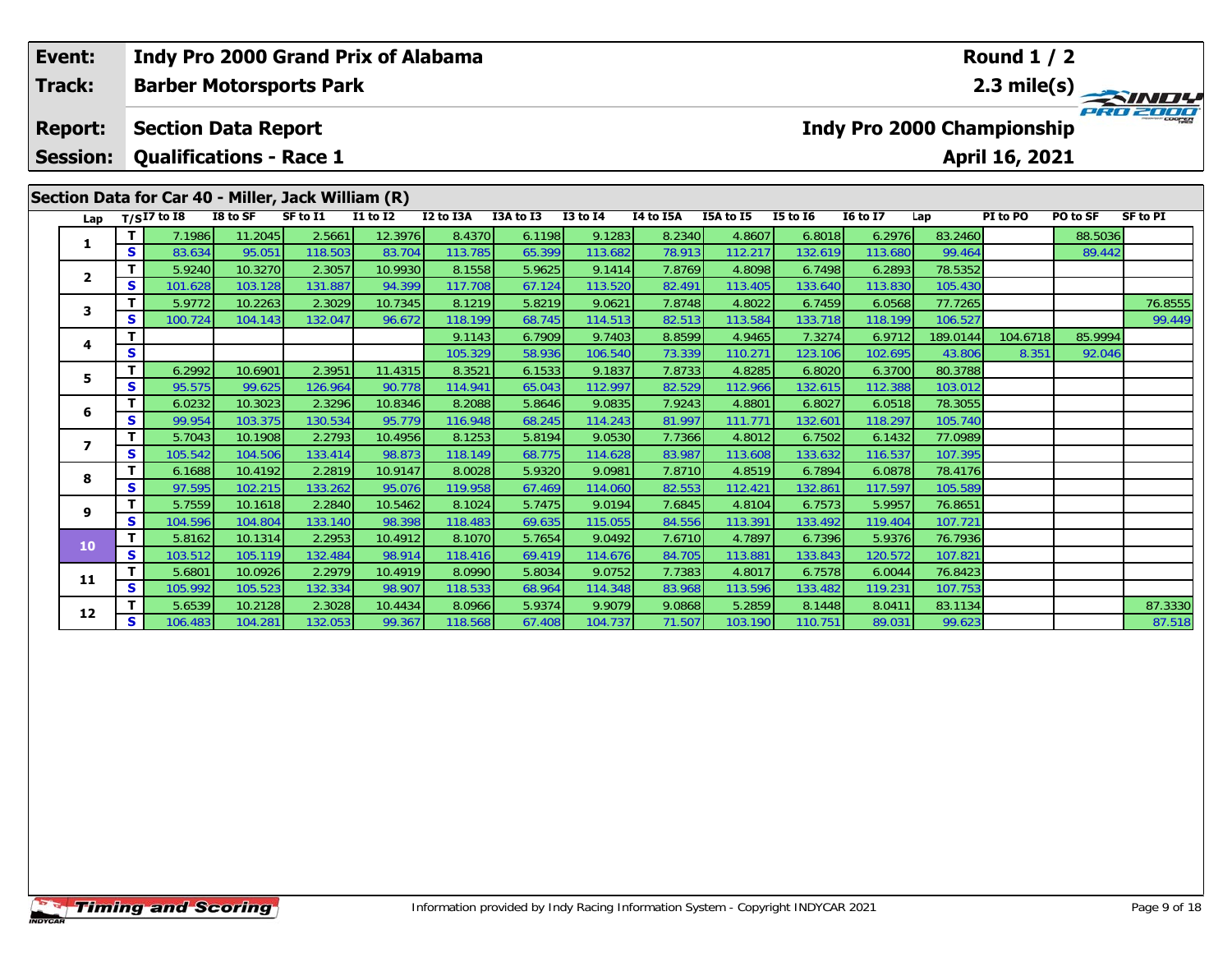| Event:<br>Track:                  |              | Indy Pro 2000 Grand Prix of Alabama<br><b>Barber Motorsports Park</b>                                   |          |          |              |                   |                  |                   |                  |                   |                   |                   |                                   | Round $1/2$       |                   |                 |
|-----------------------------------|--------------|---------------------------------------------------------------------------------------------------------|----------|----------|--------------|-------------------|------------------|-------------------|------------------|-------------------|-------------------|-------------------|-----------------------------------|-------------------|-------------------|-----------------|
| <b>Report:</b><br><b>Session:</b> |              | <b>Section Data Report</b><br><b>Qualifications - Race 1</b><br>Section Data for Car 42 - Petrov, Artem |          |          |              |                   |                  |                   |                  |                   |                   |                   | <b>Indy Pro 2000 Championship</b> | April 16, 2021    |                   | 2.3 mile(s)     |
| Lap                               |              | $T/SI7$ to I8                                                                                           | I8 to SF | SF to I1 | $I1$ to $I2$ | I2 to I3A         | I3A to I3        | $I3$ to $I4$      | I4 to I5A        | I5A to I5         | <b>I5 to 16</b>   | <b>I6 to I7</b>   | Lap                               | PI to PO          | PO to SF          | <b>SF to PI</b> |
| 1                                 | т            | 7.0426                                                                                                  | 11.0380  | 3.1388   | 12.0595      | 8.3028            | 6.1879           | 9.2023            | 7.9082           | 5.1739            | 10.5104           | 6.6581            | 87.2225                           |                   | 92.0368           |                 |
|                                   | S            | 85.486                                                                                                  | 96.485   | 96.881   | 86.051       | 115.624           | 64.679           | 112.768           | 82.164           | 105.424           | 85.824            | 107.525           | 94.930                            |                   | 86.008            |                 |
| $\mathbf{2}$                      | т            | 5.9239                                                                                                  | 10.3718  | 2.3328   | 10.7554      | 8.8879            | 7.2148           | 15.8608           | 8.6386           | 4.8850            | 6.8126            | 6.4122            | 88.0958                           |                   |                   |                 |
|                                   | S            | 101.630                                                                                                 | 102.682  | 130.354  | 96.484       | 108.012           | 55.473           | 65.427            | 75.217           | 111.659           | 132.408           | 111.648           | 93.989                            |                   |                   |                 |
| 3                                 | т            | 5.9408                                                                                                  | 10.1675  | 2.3086   | 10.6256      | 8.0900            | 5.8863           | 9.1115            | 7.6842           | 4.8195            | 6.7766            | 6.0589            | 77.4695                           |                   |                   |                 |
|                                   | S            | 101.341                                                                                                 | 104.746  | 131.721  | 97.663       | 118.665           | 67.993           | 113.892           | 84.560           | 113.177           | 133.112           | 118.158           | 106.881                           |                   |                   |                 |
| 4                                 | T            | 5.7132                                                                                                  | 10.1417  | 2.2926   | 10.5025      | 8.0799            | 5.8767           | 9.0945            | 7.6135           | 4.8222            | 6.8050            | 6.0421            | 76.9839                           |                   |                   |                 |
|                                   | S            | 105.378                                                                                                 | 105.012  | 132.640  | 98.808       | 118.813           | 68.104           | 114.105           | 85.345           | 113.113           | 132.556           | 118.487           | 107.555                           |                   |                   |                 |
| 5                                 | T            | 5.7573                                                                                                  | 10.1211  | 2.3065   | 10.5100      | 8.1117            | 5.8123           | 9.1230            | 7.6219           | 4.8218            | 6.8033            | 5.9746            | 76.9635                           |                   |                   | 77.8968         |
|                                   | S<br>т       | 104.571                                                                                                 | 105.226  | 131.841  | 98.737       | 118.348<br>9.1281 | 68.859           | 113.748<br>9.9114 | 85.251<br>8.8385 | 113.123<br>4.9594 | 132.589           | 119.825           | 107.583                           |                   |                   | 98.119          |
| 6                                 | S            |                                                                                                         |          |          |              | 105.170           | 6.8606<br>58.337 | 104.700           | 73.516           | 109.984           | 6.9907<br>129.035 | 6.5957<br>108.542 | 242.9040<br>34.088                | 157.4610<br>5.551 | 85.1244<br>92.992 |                 |
|                                   | т            | 5.9638                                                                                                  | 10.5293  | 2.3247   | 10.8985      | 8.1565            | 6.3905           | 9.8090            | 9.7544           | 5.9431            | 8.9386            | 6.4840            | 85.1924                           |                   |                   |                 |
| $\overline{ }$                    | S            | 100.950                                                                                                 | 101.146  | 130.809  | 95.217       | 117.698           | 62.628           | 105.793           | 66.613           | 91.779            | 100.916           | 110.412           | 97.192                            |                   |                   |                 |
|                                   | $\mathbf{T}$ | 5.7840                                                                                                  | 10.1809  | 2.3074   | 10.5930      | 8.0814            | 5.8750           | 9.0854            | 7.6170           | 4.7830            | 6.7582            | 6.1480            | 77.2133                           |                   |                   |                 |
| 8                                 | S            | 104.088                                                                                                 | 104.608  | 131.789  | 97.963       | 118.791           | 68.124           | 114.219           | 85.306           | 114.040           | 133.474           | 116.446           | 107.235                           |                   |                   |                 |
|                                   | T.           | 5.6333                                                                                                  | 10.0885  | 2.3064   | 10.3548      | 8.0538            | 5.7624           | 9.0629            | 7.5096           | 4.7852            | 6.7386            | 5.9334            | 76.2289                           |                   |                   |                 |
| 9 <sup>°</sup>                    | <b>S</b>     | 106.873                                                                                                 | 105.566  | 131.847  | 100.217      | 119.198           | 69.455           | 114.503           | 86.526           | 113.988           | 133.862           | 120.657           | 108.620                           |                   |                   |                 |
| 10                                | т            | 5.7079                                                                                                  | 10.0051  | 2.3072   | 10.3569      | 8.0488            | 5.7543           | 9.0675            | 7.4851           | 4.7819            | 6.7531            | 6.0292            | 76.2970                           |                   |                   |                 |
|                                   | S            | 105.476                                                                                                 | 106.446  | 131.801  | 100.197      | 119.272           | 69.553           | 114.445           | 86.809           | 114.066           | 133.575           | 118.740           | 108.523                           |                   |                   |                 |
| 11                                | т            | 5.8644                                                                                                  | 10.0507  | 2.3052   | 10.4541      | 8.0646            | 5.7716           | 9.0841            | 7.6742           | 4.8491            | 6.7832            | 6.2544            | 77.1556                           |                   |                   |                 |
|                                   | S            | 102.661                                                                                                 | 105.963  | 131.915  | 99.265       | 119.039           | 69.344           | 114.236           | 84.670           | 112.486           | 132.982           | 114.465           | 107.316                           |                   |                   |                 |
| 12                                |              | 5.8582                                                                                                  | 10.1969  | 2.3196   | 10.4615      | 8.0641            | 5.7821           | 9.0781            | 7.4947           | 4.8082            | 6.7669            | 5.9882            | 76.8185                           |                   |                   | 79.3840         |
|                                   | S.           | 102.770                                                                                                 | 104,444  | 131.096  | 99.195       | 119,046           | 69.218           | 114,311           | 86.698           | 113.443           | 133.303           | 119.553           | 107.787                           |                   |                   | 96.281          |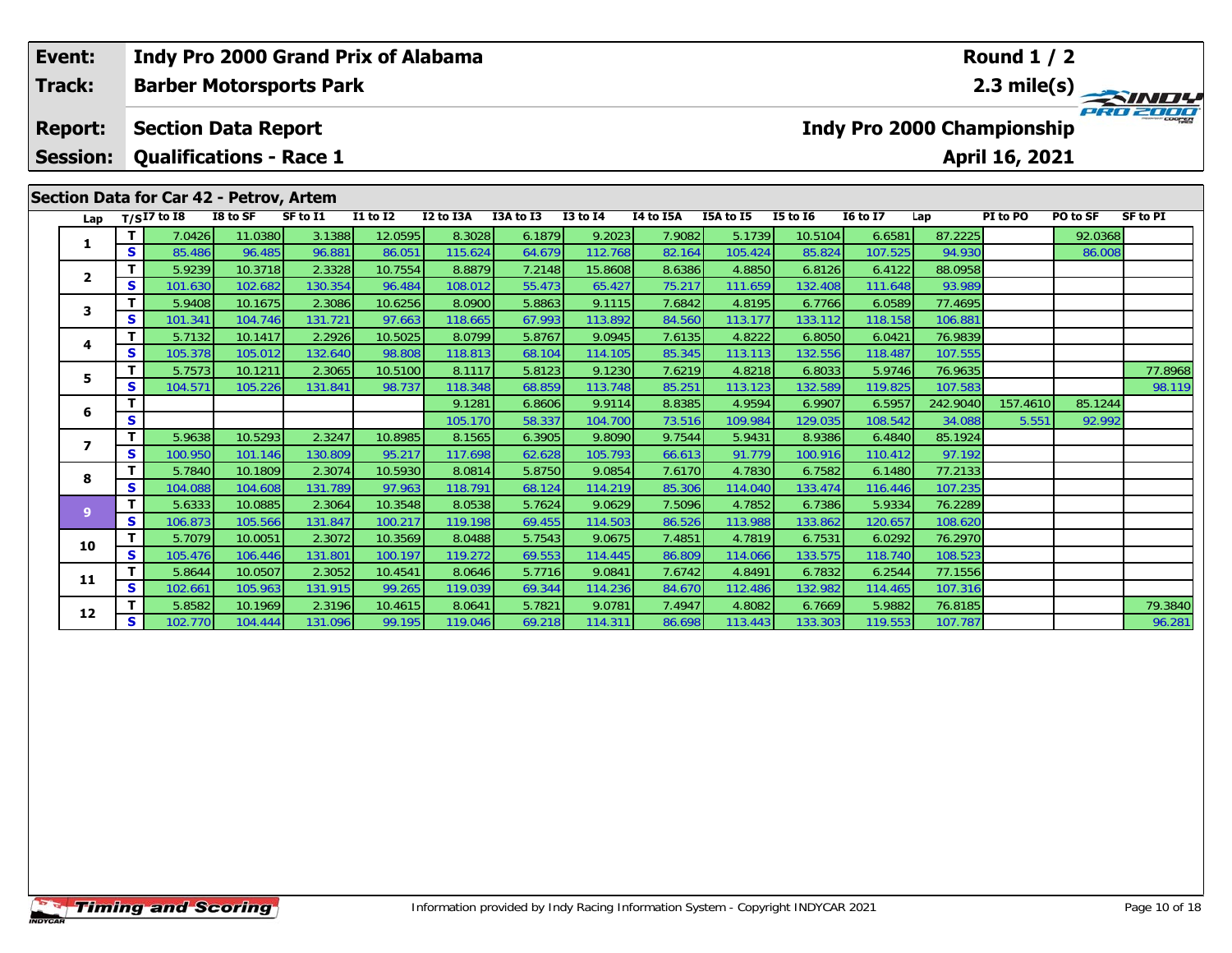| Event:          |             | Indy Pro 2000 Grand Prix of Alabama           |          |          |                 |                   |                  |                  |                  |                   |                   |                                   |                   | <b>Round 1 / 2</b> |          |                 |
|-----------------|-------------|-----------------------------------------------|----------|----------|-----------------|-------------------|------------------|------------------|------------------|-------------------|-------------------|-----------------------------------|-------------------|--------------------|----------|-----------------|
| Track:          |             | <b>Barber Motorsports Park</b>                |          |          |                 |                   |                  |                  |                  |                   |                   |                                   |                   |                    |          | 2.3 mile(s)     |
| <b>Report:</b>  |             | <b>Section Data Report</b>                    |          |          |                 |                   |                  |                  |                  |                   |                   | <b>Indy Pro 2000 Championship</b> |                   |                    |          |                 |
| <b>Session:</b> |             | <b>Qualifications - Race 1</b>                |          |          |                 |                   |                  |                  |                  |                   |                   |                                   |                   | April 16, 2021     |          |                 |
|                 |             | Section Data for Car 5 - Brichacek, Wyatt (R) |          |          |                 |                   |                  |                  |                  |                   |                   |                                   |                   |                    |          |                 |
| Lap             |             | $T/SI7$ to I8                                 | I8 to SF | SF to I1 | <b>I1 to I2</b> | I2 to I3A         | I3A to I3        | <b>I3 to I4</b>  | I4 to I5A        | I5A to I5         | $15$ to $16$      | <b>16 to 17</b>                   | Lap               | PI to PO           | PO to SF | <b>SF to PI</b> |
| 1               |             | 6.8300                                        | 11.6577  | 2.6899   | 12.6983         | 9.9203            | 6.5392           | 10.8382          | 8.9279           | 5.8484            | 9.2141            | 7.8660                            | 93.0300           |                    | 95.5326  |                 |
|                 | S           | 88.147                                        | 91.356   | 113.049  | 81.722          | 96.771            | 61.204           | 95.747           | 72.780           | 93.266            | 97.898            | 91.013                            | 89.004            |                    | 82.861   |                 |
| $\mathbf{2}$    |             | 6.9710                                        | 11.2072  | 2.6397   | 12.4506         | 9.8522            | 6.8397           | 10.3730          | 8.9155           | 5.2874            | 7.3661            | 7.1636                            | 89.0660           |                    |          | 88.0676         |
|                 | S           | 86.364                                        | 95.028   | 115.199  | 83.348          | 97.440            | 58.515           | 100.041          | 72.881           | 103.161           | 122.459           | 99.937                            | 92.965            |                    |          | 86.788          |
| 3.              | S           |                                               |          |          |                 | 8.9344            | 6.6340           | 11.1645          | 8.3559           | 5.2043            | 7.0976            | 6.6595                            | 271.7215          | 185.5782           | 85.1872  |                 |
|                 | $\mathbf T$ | 5.9880                                        | 10.2357  | 2.3070   | 10.8523         | 107.450<br>8.0907 | 60.330<br>5.9829 | 92.949<br>9.0428 | 77.762<br>7.7421 | 104.808<br>4.8280 | 127.092<br>6.8923 | 107.502<br>6.3765                 | 30.472<br>78.3383 | 4.710              | 92.924   |                 |
| 4               | S           | 100.542                                       | 104.048  | 131.812  | 95.623          | 118.655           | 66.895           | 114.757          | 83.927           | 112.977           | 130.877           | 112.273                           | 105.695           |                    |          |                 |
|                 |             | 5.7511                                        | 10.2243  | 2.2835   | 10.7099         | 8.0851            | 5.8717           | 9.0475           | 7.6269           | 4.8077            | 6.7304            | 6.2152                            | 77.3533           |                    |          |                 |
| 5.              | S           | 104.684                                       | 104.164  | 133.169  | 96.894          | 118.737           | 68.162           | 114.698          | 85.195           | 113.454           | 134.026           | 115.187                           | 107.041           |                    |          |                 |
|                 | т           | 5.7579                                        | 10.0988  | 2.2587   | 10.6116         | 8.0443            | 5.7899           | 8.9861           | 7.6234           | 4.8042            | 6.7587            | 6.1825                            | 76.9161           |                    |          |                 |
| 6               | S           | 104.560                                       | 105.458  | 134.631  | 97.792          | 119.339           | 69.125           | 115.481          | 85.234           | 113.537           | 133.464           | 115.796                           | 107.650           |                    |          |                 |
|                 | т           | 5.7400                                        | 10.0879  | 2.2629   | 10.6087         | 8.0435            | 5.8236           | 8.9678           | 7.5468           | 4.7739            | 6.7242            | 6.2240                            | 76.8033           |                    |          |                 |
| $\overline{ }$  | S           | 104.886                                       | 105.572  | 134.381  | 97.819          | 119.351           | 68.725           | 115.717          | 86.099           | 114.258           | 134.149           | 115.024                           | 107.808           |                    |          |                 |
| 8               | Т           | 5.7841                                        | 10.1494  | 2.2780   | 10.6379         | 8.0243            | 5.7660           | 8.9841           | 7.5749           | 4.7815            | 6.7166            | 6.0526                            | 76.7494           |                    |          |                 |
|                 | S           | 104.086                                       | 104.932  | 133.490  | 97.550          | 119.637           | 69.412           | 115.507          | 85.780           | 114.076           | 134.301           | 118.281                           | 107.884           |                    |          |                 |
| 9               | Т           | 5.7638                                        | 10.1191  | 2.2778   | 10.5849         | 7.9796            | 5.7759           | 9.0192           | 7.6126           | 4.7967            | 6.7080            | 6.0580                            | 76.6956           |                    |          |                 |
|                 | S           | 104.453                                       | 105.247  | 133.502  | 98.038          | 120.307           | 69.293           | 115.058          | 85.355           | 113.715           | 134.473           | 118.176                           | 107.959           |                    |          |                 |
| 10              |             | 5.7663                                        | 10.0920  | 2.2823   | 10.3787         | 7.9681            | 5.7482           | 9.0092           | 7.5162           | 4.7622            | 6.7017            | 6.0795                            | 76.3044           |                    |          |                 |
|                 | S           | 104.408                                       | 105.529  | 133.239  | 99.986          | 120.480           | 69.627           | 115.185          | 86.450           | 114.538           | 134.599           | 117.758                           | 108.513           |                    |          |                 |
| 11              |             | 5.8492                                        | 10.0642  | 2.2769   | 10.4623         | 7.9896            | 5.7642           | 8.9868           | 7.4907           | 4.7775            | 6.7226            | 6.0345                            | 76.4185           |                    |          | 75.7920         |
|                 | s.          | 102.928                                       | 105.821  | 133.555  | 99.187          | 120.156           | 69.433           | 115.472          | 86.744           | 114.172           | 134.181           | 118.636                           | 108.351           |                    |          | 100.844         |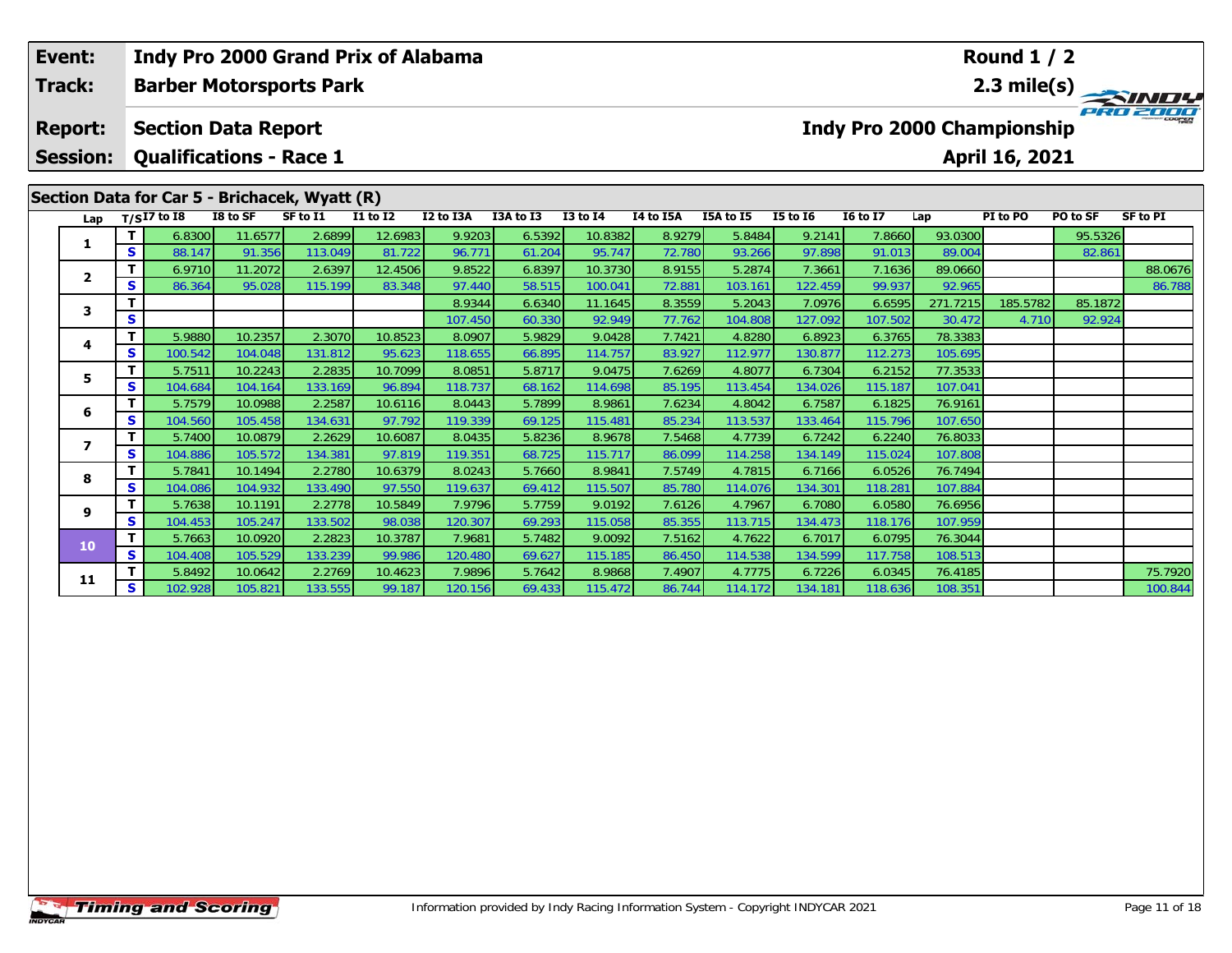| Event:                          |                   |                                       |                                | Indy Pro 2000 Grand Prix of Alabama |                   |                   |                  |                   |                  |                   |                   |                                   |                    | Round $1/2$    |             |                 |
|---------------------------------|-------------------|---------------------------------------|--------------------------------|-------------------------------------|-------------------|-------------------|------------------|-------------------|------------------|-------------------|-------------------|-----------------------------------|--------------------|----------------|-------------|-----------------|
| <b>Track:</b><br><b>Report:</b> |                   |                                       | <b>Barber Motorsports Park</b> |                                     |                   |                   |                  |                   |                  |                   |                   |                                   |                    |                | 2.3 mile(s) |                 |
|                                 |                   | <b>Section Data Report</b>            |                                |                                     |                   |                   |                  |                   |                  |                   |                   | <b>Indy Pro 2000 Championship</b> |                    |                |             |                 |
| <b>Session:</b>                 |                   | <b>Qualifications - Race 1</b>        |                                |                                     |                   |                   |                  |                   |                  |                   |                   |                                   |                    | April 16, 2021 |             |                 |
|                                 |                   | Section Data for Car 51 - Abel, Jacob |                                |                                     |                   |                   |                  |                   |                  |                   |                   |                                   |                    |                |             |                 |
| Lap                             |                   | $T/SI7$ to I8                         | I8 to SF                       | SF to I1                            | <b>I1 to I2</b>   | I2 to I3A         | I3A to I3        | <b>I3 to I4</b>   | I4 to I5A        | I5A to I5         | $I5$ to $I6$      | <b>16 to 17</b>                   | Lap                | PI to PO       | PO to SF    | <b>SF to PI</b> |
|                                 | Т                 | 6.2601                                | 10.7513                        | 2.3926                              | 11.2449           | 8.3749            | 6.5095           | 10.6928           | 8.4926           | 4.9404            | 6.8404            | 6.4681                            | 82.9676            |                | 90.3109     |                 |
| 1                               | $\mathbf{s}$      | 96.172                                | 99.058                         | 127.096                             | 92.284            | 114.628           | 61.484           | 97.049            | 76.510           | 110.407           | 131.870           | 110.683                           | 99.798             |                | 87.652      |                 |
| $\mathbf{2}$                    | T                 | 5.9641                                | 10.2637                        | 2.3107                              | 10.7613           | 8.2041            | 5.8841           | 9.1029            | 7.7723           | 4.8444            | 6.7854            | 6.3312                            | 78.2242            |                |             |                 |
|                                 | <b>S</b>          | 100.945                               | 103.764                        | 131.601                             | 96.431            | 117.015           | 68.018           | 114.000           | 83.601           | 112.595           | 132.939           | 113.076                           | 105.850            |                |             |                 |
| 3                               | T                 | 5.8657                                | 10.0547                        | 2.2984                              | 10.6080           | 8.1823            | 5.8177           | 9.0716            | 7.6526           | 4.8220            | 6.7804            | 6.2050                            | 77.3584            |                |             |                 |
|                                 | $\mathbf{s}$      | 102.638                               | 105.921                        | 132.305                             | 97.825            | 117.326           | 68.795           | 114.393           | 84.909           | 113.118           | 133.037           | 115.376                           | 107.034            |                |             |                 |
| 4                               | $\mathbf{T}$      | 5.8397                                | 10.1275                        | 2.2897                              | 10.6772           | 8.2116            | 5.7865           | 9.1143            | 7.6375           | 4.8092            | 6.7794            | 6.1778                            | 77.4504            |                |             |                 |
|                                 | <b>S</b>          | 103.095                               | 105.159                        | 132.808                             | 97.191            | 116.908           | 69.166           | 113.857           | 85.077           | 113.419           | 133.057           | 115.884                           | 106.907            |                |             |                 |
| 5                               | Т                 | 5.8198                                | 10.0751                        | 2.2934                              | 10.6489           | 8.1830            | 5.8079           | 9.1116            | 7.6676           | 4.8066            | 6.7720            | 6.1115                            | 77.2974            |                |             |                 |
|                                 | $\mathbf{s}$      | 103.448                               | 105.706                        | 132.594                             | 97.449            | 117.316           | 68.911           | 113.891           | 84.743           | 113.480           | 133.202           | 117.141                           | 107.119            |                |             |                 |
| 6                               | $\mathbf{T}$      | 5.7559                                | 10.1613                        | 2.2945                              | 10.8593           | 8.1881            | 5.8298           | 9.1500            | 7.6604           | 4.8326            | 6.8306            | 6.1347                            | 77.6972            |                |             | 76.4818         |
|                                 | $\mathbf{s}$      | 104.596                               | 104.809                        | 132.530                             | 95.561            | 117.243           | 68.652           | 113.413           | 84.822           | 112.870           | 132.059           | 116.698                           | 106.568            |                |             | 99.935          |
| $\overline{ }$                  | T                 |                                       |                                |                                     |                   | 9.1893            | 7.3507           | 9.7531            | 8.5270           | 5.8913            | 8.3785            | 7.0888                            | 215.0630           | 128.3939       | 88.3694     |                 |
|                                 | $\mathbf{s}$      |                                       |                                |                                     |                   | 104.469           | 54.448           | 106.400           | 76.202           | 92.586            | 107.662           | 100.992                           | 38.500             | 6.808          | 89.577      |                 |
| 8                               | $\mathbf T$       | 5.8775                                | 10.5246                        | 2.3462                              | 10.8030           | 8.2358            | 5.8989           | 9.1471            | 7.7983           | 4.8268            | 6.8004            | 6.2549                            | 78.5135            |                |             |                 |
|                                 | $\mathbf{s}$      | 102.432<br>5.7595                     | 101.191                        | 129.610<br>2.2974                   | 96.059<br>10.5421 | 116.564<br>8.1413 | 67.848           | 113.449<br>9.0554 | 83.322<br>7.6035 | 113.005<br>4.8161 | 132.646<br>6.7695 | 114.456<br>6.1433                 | 105.460<br>77.0614 |                |             |                 |
| 9                               | Т<br>$\mathbf{s}$ | 104.531                               | 10.1131<br>105.309             | 132.363                             | 98.436            | 117.917           | 5.8202           | 114.598           | 85.457           | 113.256           | 133.251           | 116.535                           | 107.447            |                |             |                 |
|                                 | T                 | 5.7242                                | 10.0447                        | 2.3066                              | 10.4887           | 8.1433            | 68.765<br>5.7769 | 9.0899            | 7.5842           | 4.8112            | 6.7576            | 6.1047                            | 76.8320            |                |             |                 |
| 10                              | $\mathbf{s}$      | 105.175                               | 106.026                        | 131.835                             | 98.938            | 117.888           | 69.281           | 114.163           | 85.675           | 113.372           | 133.486           | 117.272                           | 107.768            |                |             |                 |
|                                 | $\mathbf{T}$      | 5.7216                                | 10.0180                        | 2.3069                              | 10.4592           | 8.1314            | 5.7871           | 9.0932            | 7.5389           | 4.8053            | 6.7842            | 6.0791                            | 76.7249            |                |             |                 |
| 11                              | $\mathbf{s}$      | 105.223                               | 106.309                        | 131.818                             | 99.217            | 118.061           | 69.159           | 114.121           | 86.189           | 113.511           | 132.963           | 117.766                           | 107.918            |                |             |                 |
|                                 | $\mathbf T$       | 5.7450                                | 10.0735                        | 2.3110                              | 10.5287           | 8.1297            | 5.7697           | 9.1000            | 7.5397           | 4.8191            | 6.7886            | 6.1059                            | 76.9109            |                |             |                 |
| 12                              | <b>S</b>          | 104.795                               | 105.723                        | 131.584                             | 98.562            | 118.086           | 69.367           | 114.036           | 86.180           | 113.186           | 132.877           | 117.249                           | 107.657            |                |             |                 |
|                                 | т                 | 5.7294                                | 10.1338                        | 2.3170                              | 10.5891           | 8.1927            | 5.7649           | 9.0800            | 7.6063           | 4.8286            | 6.8135            | 6.1759                            | 77.2312            |                |             | 77.8032         |
| 13                              | <b>S</b>          | 105.080                               | 105.094                        | 131.243                             | 98,000            | 117.177           | 69.425           | 114,287           | 85.426           | 112.963           | 132.391           | 115,920                           | 107.211            |                |             | 98.237          |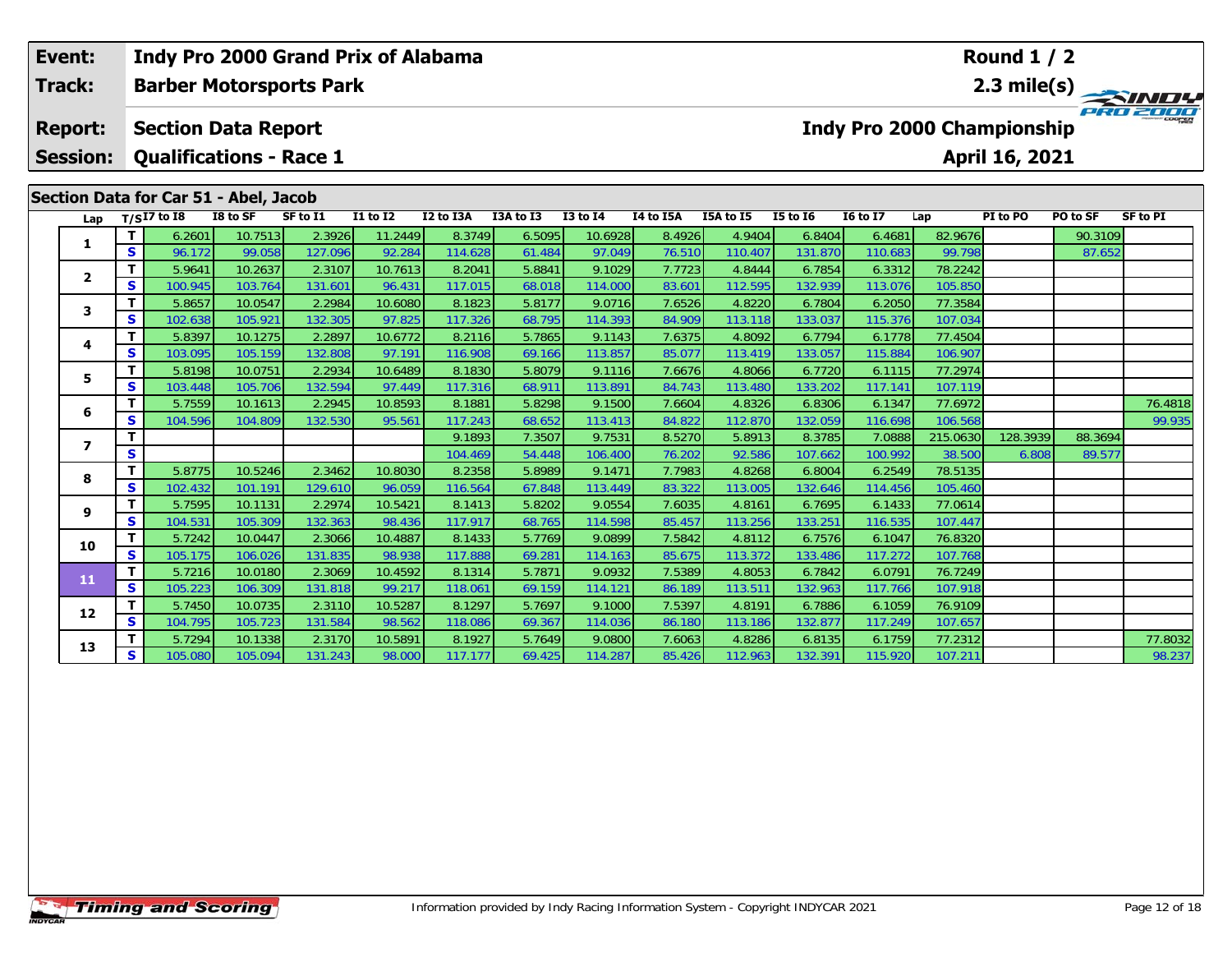| Event:                                                                                                               |                                   |        |                                                              |                    |                                | <b>Indy Pro 2000 Grand Prix of Alabama</b> |                   |                  | <b>Round 1 / 2</b> |                  |                   |                   |                                   |                    |                |         |  |
|----------------------------------------------------------------------------------------------------------------------|-----------------------------------|--------|--------------------------------------------------------------|--------------------|--------------------------------|--------------------------------------------|-------------------|------------------|--------------------|------------------|-------------------|-------------------|-----------------------------------|--------------------|----------------|---------|--|
|                                                                                                                      | Track:                            |        |                                                              |                    | <b>Barber Motorsports Park</b> |                                            |                   |                  |                    |                  |                   |                   |                                   | 2.3 mile(s)        |                |         |  |
|                                                                                                                      | <b>Report:</b><br><b>Session:</b> |        | <b>Section Data Report</b><br><b>Qualifications - Race 1</b> |                    |                                |                                            |                   |                  |                    |                  |                   |                   | <b>Indy Pro 2000 Championship</b> |                    | April 16, 2021 |         |  |
| Section Data for Car 55 - Gold, Reece (R)<br>I2 to I3A<br><b>I3 to I4</b><br><b>SF to PI</b><br>$T/SI7$ to I8<br>Lap |                                   |        |                                                              |                    |                                |                                            |                   |                  |                    |                  |                   |                   |                                   |                    |                |         |  |
|                                                                                                                      | Lap                               |        |                                                              | I8 to SF           | SF to I1                       | <b>I1 to I2</b>                            |                   | I3A to I3        |                    | I4 to I5A        | I5A to I5         | <b>I5 to 16</b>   | <b>I6 to I7</b>                   |                    | PO to SF       |         |  |
|                                                                                                                      | 1                                 |        | 6.3018                                                       | 10.7060            | 2.3499                         | 11.2129                                    | 8.1866            | 6.0152           | 9.1709             | 7.9287           | 4.8512            | 7.4360            | 7.7038                            | 81.8630            | 87.8339        |         |  |
|                                                                                                                      |                                   | S      | 95.535                                                       | 99.477             | 129.406                        | 92.548                                     | 117.265           | 66.536           | 113.154            | 81.952           | 112.437           | 121.308           | 92.929                            | 101.145            | 90.124         |         |  |
|                                                                                                                      | 2                                 |        | 5.8669                                                       | 10.2265            | 2.3088                         | 10.7865                                    | 8.1042            | 5.8531           | 9.1372             | 7.8423           | 4.805             | 10.0483           | 7.4104                            | 82.3893            |                |         |  |
|                                                                                                                      |                                   | S      | 102.617                                                      | 104.141            | 131.710                        | 96.206                                     | 118.457           | 68.379           | 113.572            | 82.855           | 113.516           | 89.771            | 96.609                            | 100.498            |                |         |  |
|                                                                                                                      | 3                                 | т      | 5.7700                                                       | 10.0825            | 2.2812                         | 10.6528                                    | 7.9813            | 5.8090           | 8.9941             | 7.6288           | 4.7751            | 6.7104            | 6.1902                            | 76.8754            |                |         |  |
|                                                                                                                      |                                   | S      | 104.341                                                      | 105.629            | 133.303                        | 97.414                                     | 120.281           | 68.898           | 115.379            | 85.174           | 114.229           | 134.425           | 115.652                           | 107.707            |                |         |  |
|                                                                                                                      | 4                                 | т      | 5.7543                                                       | 10.0533            | 2.2654                         | 10.5470                                    | 7.9975            | 5.8162           | 9.0592             | 7.6513           | 4.7510            | 6.7029            | 6.0966                            | 76.6947            |                |         |  |
|                                                                                                                      |                                   | s      | 104.625                                                      | 105.935            | 134.233                        | 98.391                                     | 120.038           | 68.813           | 114.550            | 84.923           | 114.808           | 134.575           | 117.428                           | 107.961            |                |         |  |
|                                                                                                                      | 5                                 |        | 5.7667                                                       | 10.0902            | 2.2684                         | 10.7719                                    | 7.9722            | 5.9233           | 9.0236             | 7.9233           | 4.7927            | 6.7335            | 6.0972                            | 77.3630            |                |         |  |
|                                                                                                                      |                                   | S      | 104.400                                                      | 105.548            | 134.055                        | 96.337                                     | 120.418           | 67.568           | 115.001            | 82.008           | 113.809           | 133.964           | 117.416                           | 107.028            |                |         |  |
|                                                                                                                      | 6                                 | т<br>S | 5.7599<br>104.524                                            | 10.1582<br>104.841 | 2.2774<br>133.525              | 10.6985<br>96.997                          | 8.0548<br>119.184 | 5.8554<br>68.352 | 9.0102<br>115.173  | 7.7123<br>84.251 | 4.7997<br>113.643 | 6.7341<br>133.952 | 6.0006<br>119.306                 | 77.0611<br>107.447 |                |         |  |
|                                                                                                                      |                                   | т      | 5.6888                                                       | 10.1690            | 2.2690                         | 10.5616                                    | 8.0133            | 5.8004           | 9.0252             | 7.6448           | 4.7865            | 6.7170            | 6.0056                            | 76.6812            |                |         |  |
|                                                                                                                      | 7                                 | S      | 105.830                                                      | 104.730            | 134.020                        | 98.255                                     | 119.801           | 69.000           | 114.981            | 84.995           | 113.957           | 134.293           | 119.207                           | 107.980            |                |         |  |
|                                                                                                                      |                                   |        | 5.7530                                                       | 10.1388            | 2.2681                         | 10.5036                                    | 8.0288            | 5.7686           | 9.0193             | 7.6472           | 4.7912            | 6.7538            | 6.0484                            | 76.7208            |                |         |  |
|                                                                                                                      | 8                                 | S      | 104.649                                                      | 105.042            | 134.073                        | 98.797                                     | 119.570           | 69.380           | 115.056            | 84.969           | 113.845           | 133.561           | 118.363                           | 107.924            |                |         |  |
|                                                                                                                      |                                   |        | 5.7398                                                       | 10.0559            | 2.2589                         | 10.4667                                    | 7.9839            | 6.2631           | 9.2771             | 8.7761           | 4.8709            | 6.7897            | 6.1033                            | 78.5854            |                |         |  |
|                                                                                                                      | 9                                 | S      | 104.890                                                      | 105.908            | 134.619                        | 99.146                                     | 120.242           | 63.902           | 111.859            | 74.039           | 111.982           | 132.855           | 117.299                           | 105.363            |                |         |  |
|                                                                                                                      |                                   | Т      | 5.7372                                                       | 10.1286            | 2.2754                         | 10.5239                                    | 7.9812            | 5.7770           | 9.0767             | 7.6286           | 4.7695            | 6.7237            | 5.9948                            | 76.6166            |                |         |  |
|                                                                                                                      | 10                                | S      | 104.937                                                      | 105.148            | 133.643                        | 98.607                                     | 120.283           | 69.279           | 114.329            | 85.176           | 114.363           | 134.159           | 119.422                           | 108.071            |                |         |  |
|                                                                                                                      |                                   |        | 5.7190                                                       | 10.1413            | 2.2786                         | 10.5346                                    | 8.0107            | 5.7955           | 9.0266             | 7.6514           | 4.7818            | 6.7805            | 6.1254                            | 76.8454            |                | 76.2894 |  |
|                                                                                                                      | 11                                | S      | 105.271                                                      | 105.016            | 133.455                        | 98.507                                     | 119.840           | 69.058           | 114.963            | 84.922           | 114.069           | 133.035           | 116.875                           | 107.749            |                | 100.187 |  |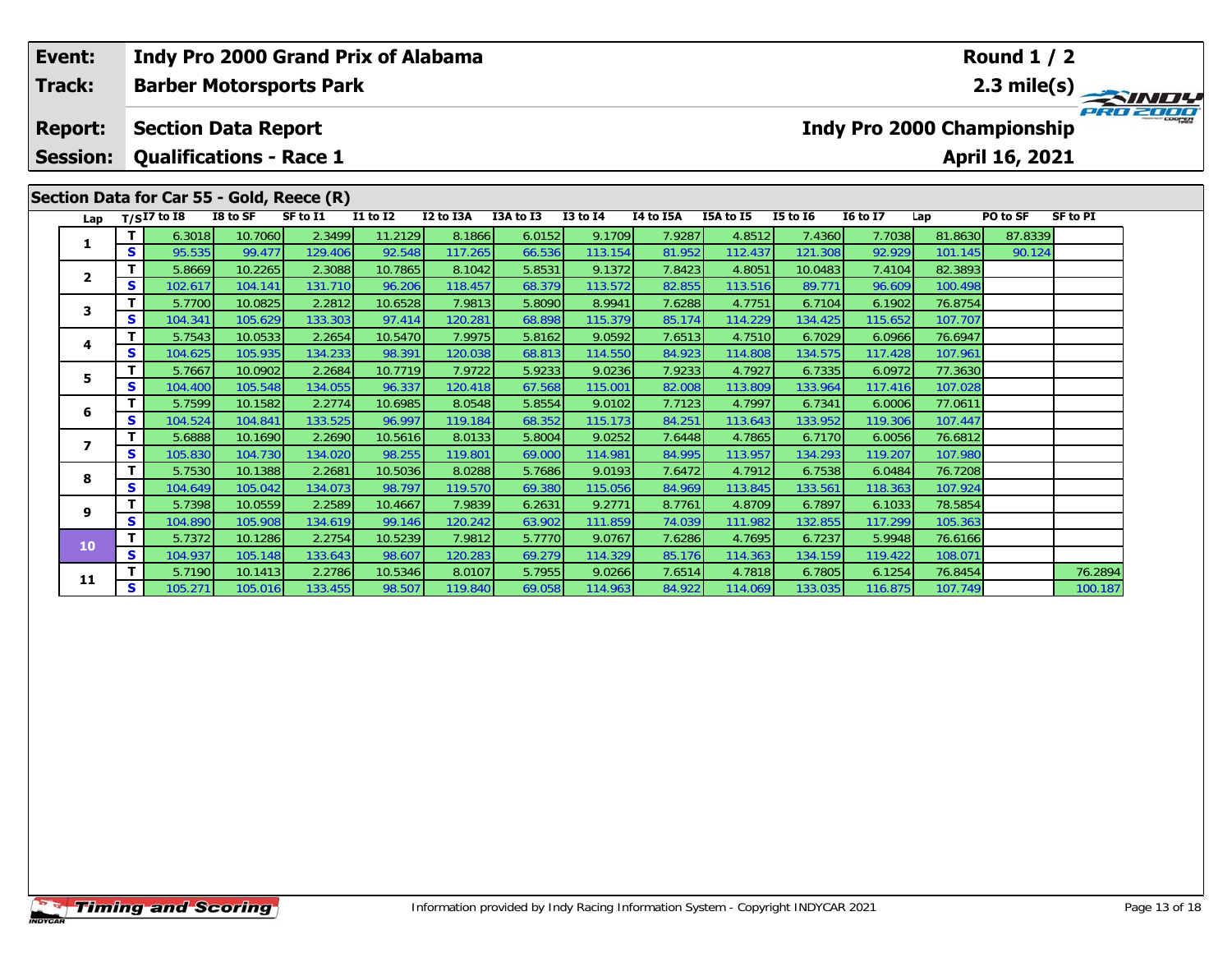| Event:                            |              | <b>Indy Pro 2000 Grand Prix of Alabama</b>                                                                                     |                    |                   |                   |                   | <b>Round 1 / 2</b> |                   |                  |                   |                   |                                                      |                    |                            |                   |                 |
|-----------------------------------|--------------|--------------------------------------------------------------------------------------------------------------------------------|--------------------|-------------------|-------------------|-------------------|--------------------|-------------------|------------------|-------------------|-------------------|------------------------------------------------------|--------------------|----------------------------|-------------------|-----------------|
| Track:                            |              | <b>Barber Motorsports Park</b>                                                                                                 |                    |                   |                   |                   |                    |                   |                  |                   |                   |                                                      |                    |                            |                   | 2.3 mile(s)     |
| <b>Report:</b><br><b>Session:</b> |              | <b>Section Data Report</b><br><b>Qualifications - Race 1</b><br>Section Data for Car 7 - Shields, Cameron (R)<br>$T/SI7$ to I8 | I8 to SF           | SF to I1          | <b>I1 to I2</b>   | I2 to I3A         | I3A to I3          | <b>I3 to I4</b>   | I4 to I5A        | I5A to I5         | $15$ to $16$      | <b>Indy Pro 2000 Championship</b><br><b>16 to 17</b> |                    | April 16, 2021<br>PI to PO | PO to SF          | <b>SF to PI</b> |
| Lap                               |              |                                                                                                                                |                    |                   |                   |                   |                    |                   |                  |                   |                   |                                                      | Lap                |                            |                   |                 |
| 1                                 | т<br>S       | 6.1920<br>97.230                                                                                                               | 10.6902<br>99.624  | 2.3617<br>128.759 | 11.3243<br>91.637 | 8.2558<br>116.282 | 6.0947<br>65.668   | 9.3469<br>111.024 | 8.3293<br>78.010 | 4.9001<br>111.315 | 6.8248<br>132.172 | 6.4470<br>111.045                                    | 80.7668<br>102.517 |                            | 87.2938<br>90.681 |                 |
|                                   | т            | 5.9625                                                                                                                         | 10.4062            | 2.3155            | 10.7570           | 8.0886            | 6.0248             | 9.1636            | 7.9648           | 4.8402            | 6.7893            | 6.2666                                               | 78.5791            |                            |                   |                 |
| $\mathbf{2}$                      | S            | 100.972                                                                                                                        | 102.343            | 131.328           | 96.470            | 118.686           | 66.430             | 113.244           | 81.581           | 112.693           | 132.863           | 114.242                                              | 105.372            |                            |                   |                 |
|                                   | T            | 5.7952                                                                                                                         | 10.1927            | 2.2983            | 10.6335           | 8.0594            | 5.8733             | 9.1005            | 7.8398           | 4.8271            | 6.7697            | 6.2098                                               | 77.5993            |                            |                   |                 |
| 3                                 | S            | 103.887                                                                                                                        | 104.487            | 132.311           | 97.590            | 119.116           | 68.144             | 114.030           | 82.881           | 112.998           | 133.247           | 115.287                                              | 106.702            |                            |                   |                 |
|                                   | т            | 5.7432                                                                                                                         | 10.2139            | 2.2932            | 10.5917           | 8.0314            | 5.8747             | 9.0842            | 7.7469           | 4.8117            | 6.7573            | 6.1143                                               | 77.2625            |                            |                   |                 |
| 4                                 | S            | 104.828                                                                                                                        | 104.270            | 132.605           | 97.976            | 119.531           | 68.127             | 114.234           | 83.875           | 113.360           | 133.492           | 117.088                                              | 107.167            |                            |                   |                 |
| 5                                 | т            | 5.8138                                                                                                                         | 10.0163            | 2.2779            | 10.5471           | 8.0160            | 5.7811             | 9.0614            | 7.6999           | 4.8065            | 6.7576            | 6.0879                                               | 76.8655            |                            |                   | 75.9004         |
|                                   | S            | 103.555                                                                                                                        | 106.327            | 133.496           | 98.390            | 119.760           | 69.230             | 114.522           | 84.387           | 113.483           | 133.486           | 117.595                                              | 107.721            |                            |                   | 100.700         |
| 6                                 | т            |                                                                                                                                |                    |                   |                   | 8.6768            | 6.4000             | 9.6756            | 8.6944           | 4.9478            | 7.0808            | 6.5669                                               | 215.8808           | 132.9841                   | 84.9009           |                 |
|                                   | S            |                                                                                                                                |                    |                   |                   | 110.640           | 62.536             | 107.252           | 74.735           | 110.242           | 127.393           | 109.018                                              | 38.354             | 6.573                      | 93.237            |                 |
| $\overline{\mathbf{z}}$           | т            | 6.2720                                                                                                                         | 10.5972            | 2.3590            | 11.1499           | 8.3011            | 6.0239             | 9.1832            | 7.9282           | 4.8193            | 6.7808            | 6.2044                                               | 79.6190            |                            |                   |                 |
|                                   | S            | 95.989                                                                                                                         | 100.498            | 128.907           | 93.071            | 115.647           | 66.440             | 113.003           | 81.957           | 113.181           | 133.029           | 115.387                                              | 103.995            |                            |                   |                 |
| 8                                 | T            | 5.7648                                                                                                                         | 10.1402            | 2.2764            | 10.5830           | 8.0219            | 5.8347             | 9.0279            | 7.7482           | 4.8115            | 6.7513            | 6.1767                                               | 77.1366            |                            |                   |                 |
|                                   | S<br>T       | 104.435<br>5.7286                                                                                                              | 105.028<br>10.1513 | 133.584<br>2.2751 | 98.056<br>10.6004 | 119.672<br>8.0305 | 68.594<br>5.7675   | 114.947<br>9.0255 | 83.861<br>7.6607 | 113.365<br>4.7662 | 133.611<br>6.6973 | 115.905<br>6.1286                                    | 107.342<br>76.8317 |                            |                   |                 |
| 9                                 | S            | 105.095                                                                                                                        | 104.913            | 133.660           | 97.895            | 119.544           | 69.394             | 114.977           | 84.819           | 114.442           | 134.688           | 116.814                                              | 107.768            |                            |                   |                 |
|                                   | T            | 5.6702                                                                                                                         | 10.1689            | 2.2800            | 10.4959           | 8.0063            | 5.8000             | 9.0139            | 7.5816           | 4.7708            | 6.6975            | 6.0557                                               | 76.5408            |                            |                   |                 |
| 10                                | S            | 106.177                                                                                                                        | 104.731            | 133.373           | 98.870            | 119.906           | 69.005             | 115.125           | 85.704           | 114.332           | 134.684           | 118.221                                              | 108.178            |                            |                   |                 |
|                                   | $\mathbf{T}$ | 5.6908                                                                                                                         | 10.1004            | 2.2800            | 10.4606           | 8.0029            | 5.7837             | 9.0171            | 7.6418           | 4.7683            | 6.7122            | 6.0105                                               | 76.4683            |                            |                   |                 |
| 11                                | S            | 105.793                                                                                                                        | 105.441            | 133.373           | 99.203            | 119.957           | 69.199             | 115.084           | 85.029           | 114.392           | 134.389           | 119.110                                              | 108.280            |                            |                   |                 |
|                                   | т            | 5.6898                                                                                                                         | 10.1120            | 2.2789            | 10.4427           | 8.0100            | 5.7812             | 9.0388            | 7.6311           | 4.7601            | 6.7117            | 6.0189                                               | 76.4752            |                            |                   | 80.8806         |
| 12                                | S            | 105.811                                                                                                                        | 105.320            | 133.438           | 99.373            | 119.850           | 69.229             | 114.808           | 85.148           | 114.589           | 134.399           | 118.944                                              | 108.270            |                            |                   | 94.500          |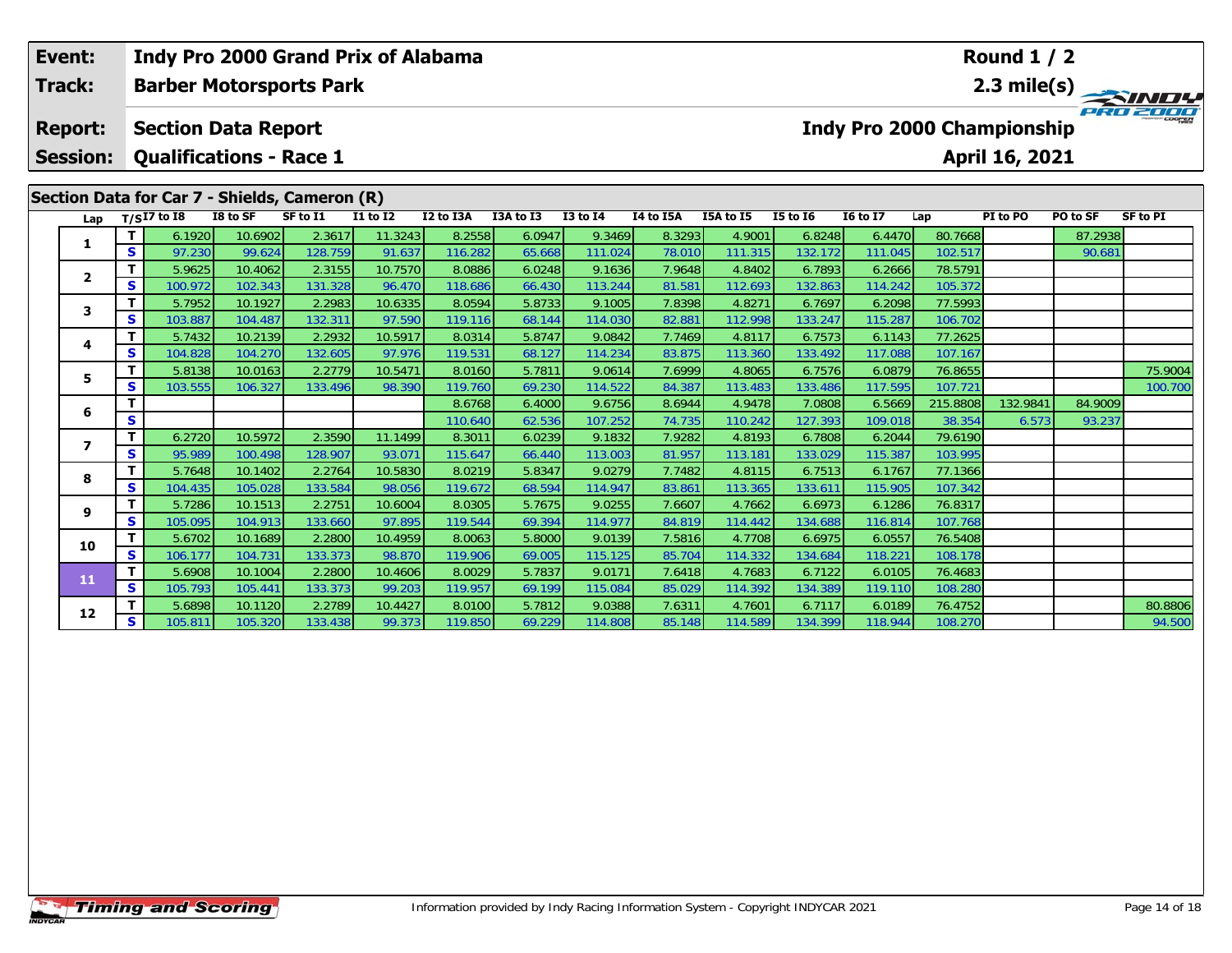| Track:                                                                                  |              | Indy Pro 2000 Grand Prix of Alabama<br><b>Barber Motorsports Park</b> |                   |                   |                   |                   | Round $1/2$<br>2.3 mile(s) |                   |                  |                   |                   |                                   |                   |                |          |                 |
|-----------------------------------------------------------------------------------------|--------------|-----------------------------------------------------------------------|-------------------|-------------------|-------------------|-------------------|----------------------------|-------------------|------------------|-------------------|-------------------|-----------------------------------|-------------------|----------------|----------|-----------------|
| Event:<br><b>Session:</b><br>Section Data for Car 74 - Fittipaldi, Enzo (R)<br>Lap<br>1 |              |                                                                       |                   |                   |                   |                   |                            |                   |                  |                   |                   |                                   |                   |                |          |                 |
| <b>Report:</b>                                                                          |              | <b>Section Data Report</b>                                            |                   |                   |                   |                   |                            |                   |                  |                   |                   | <b>Indy Pro 2000 Championship</b> |                   |                |          |                 |
|                                                                                         |              | <b>Qualifications - Race 1</b>                                        |                   |                   |                   |                   |                            |                   |                  |                   |                   |                                   |                   | April 16, 2021 |          |                 |
|                                                                                         |              |                                                                       |                   |                   |                   |                   |                            |                   |                  |                   |                   |                                   |                   |                |          |                 |
|                                                                                         |              | $T/SI7$ to I8                                                         | I8 to SF          | SF to I1          | $I1$ to $I2$      | I2 to I3A         | I3A to I3                  | <b>I3 to I4</b>   | I4 to I5A        | I5A to I5         | <b>I5 to 16</b>   | <b>I6 to I7</b>                   | Lap               | PI to PO       | PO to SF | <b>SF to PI</b> |
|                                                                                         | T            | 7.1013                                                                | 11.3359           | 2.4009            | 12.5093           | 9.6364            | 6.4989                     | 9.5873            | 9.1056           | 5.9654            | 7.9976            | 6.9593                            | 89.0979           |                | 89.0135  |                 |
|                                                                                         | S            | 84.780                                                                | 93.949            | 126.657           | 82.956            | 99.622            | 61.584                     | 108.240           | 71.360           | 91.436            | 112.790           | 102.871                           | 92.931            |                | 88.929   |                 |
| $\overline{\mathbf{2}}$                                                                 | T            | 6.2525                                                                | 10.5735           | 2.3472            | 11.4411           | 8.2334            | 6.0542                     | 9.1619            | 7.9812           | 4.8846            | 6.8725            | 6.3717                            | 80.1738           |                |          |                 |
|                                                                                         | S            | 96.289                                                                | 100.724           | 129.555           | 90.702            | 116.598           | 66.107                     | 113.266           | 81.413           | 111.668           | 131.254           | 112.358                           | 103.276           |                |          |                 |
| 3                                                                                       | $\mathbf{T}$ | 5.9534                                                                | 10.1810           | 2.3121            | 10.8114           | 8.1165            | 5.8550                     | 9.0704            | 7.7066           | 4.8391            | 6.8111            | 6.1299                            | 77.7865           |                |          | 78.9178         |
|                                                                                         | S            | 101.126                                                               | 104.607           | 131.522           | 95.985            | 118.278           | 68.356                     | 114.408           | 84.314           | 112.718           | 132.438           | 116.790                           | 106.445           |                |          | 96.850          |
| 4                                                                                       | $\mathbf T$  |                                                                       |                   |                   |                   | 10.1759           | 6.7381                     | 9.8373            | 8.9254           | 5.0484            | 7.0100            | 7.1413                            | 282.9046          | 195.4853       | 89.9076  |                 |
|                                                                                         | $\mathbf{s}$ |                                                                       |                   |                   |                   | 94.341            | 59.398                     | 105.489           | 72.800           | 108.045           | 128.680           | 100.249                           | 29.268            | 4.47'          | 88.045   |                 |
| 5                                                                                       | $\mathbf{T}$ | 7.6475                                                                | 12.1065           | 2.6173            | 11.7896           | 8.4130            | 6.1303                     | 9.3024            | 8.1579           | 4.9158            | 6.9084            | 6.3004                            | 84.2891           |                |          |                 |
|                                                                                         | S<br>T       | 78.724<br>5.9819                                                      | 87.969<br>10.2621 | 116.185<br>2.2959 | 88.021<br>10.9320 | 114.109<br>8.2305 | 65.287<br>5.9499           | 111.555<br>9.0977 | 79.650<br>7.7367 | 110.959<br>4.8513 | 130.572           | 113.629<br>6.0935                 | 98.233<br>78.2693 |                |          |                 |
| 6                                                                                       | S            | 100.645                                                               | 103.780           | 132.450           | 94.926            | 116.639           | 67.266                     | 114.065           | 83.986           | 112.435           | 6.8378<br>131.920 | 117.487                           | 105.789           |                |          |                 |
|                                                                                         | T            | 5.7597                                                                | 10.1824           | 2.2934            | 10.5949           | 8.1635            | 5.8099                     | 9.0348            | 7.6087           | 4.8341            | 6.8156            | 6.0341                            | 77.1311           |                |          |                 |
| $\overline{\mathbf{z}}$                                                                 | $\mathbf{s}$ | 104.527                                                               | 104.592           | 132.594           | 97.946            | 117.597           | 68.887                     | 114.859           | 85.399           | 112.835           | 132.350           | 118.644                           | 107.350           |                |          |                 |
|                                                                                         | $\mathbf{T}$ | 5.7487                                                                | 10.2035           | 2.3041            | 10.5827           | 8.1144            | 5.8294                     | 9.0771            |                  |                   | 8.4681            | 6.7854                            | 84.1361           |                |          |                 |
| 8                                                                                       | $\mathbf{s}$ | 104.727                                                               | 104.376           | 131.978           | 98.059            | 118.308           | 68.657                     | 114.324           |                  |                   | 106.523           | 105.507                           | 98.412            |                |          |                 |
|                                                                                         | T            | 6.3998                                                                | 10.5196           | 2.3286            | 10.9373           | 8.2065            | 5.8651                     | 9.1213            | 7.7824           | 4.8346            | 6.8062            | 6.0487                            | 78.8501           |                |          |                 |
| 9                                                                                       | S            | 94.073                                                                | 101.240           | 130.590           | 94.880            | 116.980           | 68.239                     | 113.770           | 83.493           | 112.823           | 132.533           | 118.358                           | 105.009           |                |          |                 |
|                                                                                         | $\mathbf{T}$ | 5.7662                                                                | 10.0951           | 2.3078            | 10.5151           | 8.0690            | 5.7400                     | 9.0785            | 7.6222           | 4.8135            | 6.7696            | 5.9597                            | 76.7367           |                |          |                 |
| 10                                                                                      | $\mathbf{s}$ | 104.409                                                               | 105.497           | 131.767           | 98.689            | 118.974           | 69.726                     | 114.306           | 85.247           | 113.318           | 133.249           | 120.125                           | 107.901           |                |          |                 |
| 11                                                                                      | $\mathbf T$  | 5.7493                                                                | 10.1538           | 2.3070            | 10.6599           | 8.1046            | 5.7244                     | 9.1106            | 7.6429           | 4.8260            | 6.7965            | 6.0958                            | 77.1708           |                |          |                 |
|                                                                                         | $\mathbf{s}$ | 104.716                                                               | 104.887           | 131.812           | 97.349            | 118.451           | 69.916                     | 113.903           | 85.017           | 113.024           | 132.722           | 117.443                           | 107.294           |                |          |                 |
| 12                                                                                      | $\mathbf{T}$ | 5.7264                                                                | 10.1472           | 2.3112            | 10.5228           | 8.0757            | 5.7258                     | 9.0260            | 7.5717           | 4.8203            | 6.8116            | 5.9924                            | 76.7311           |                |          | 81.8656         |
|                                                                                         | S            | 105.135                                                               | 104.955           | 131.573           | 98.617            | 118.875           | 69.899                     | 114,971           | 85.816           | 113.158           | 132.428           | 119,470                           | 107.909           |                |          | 93.363          |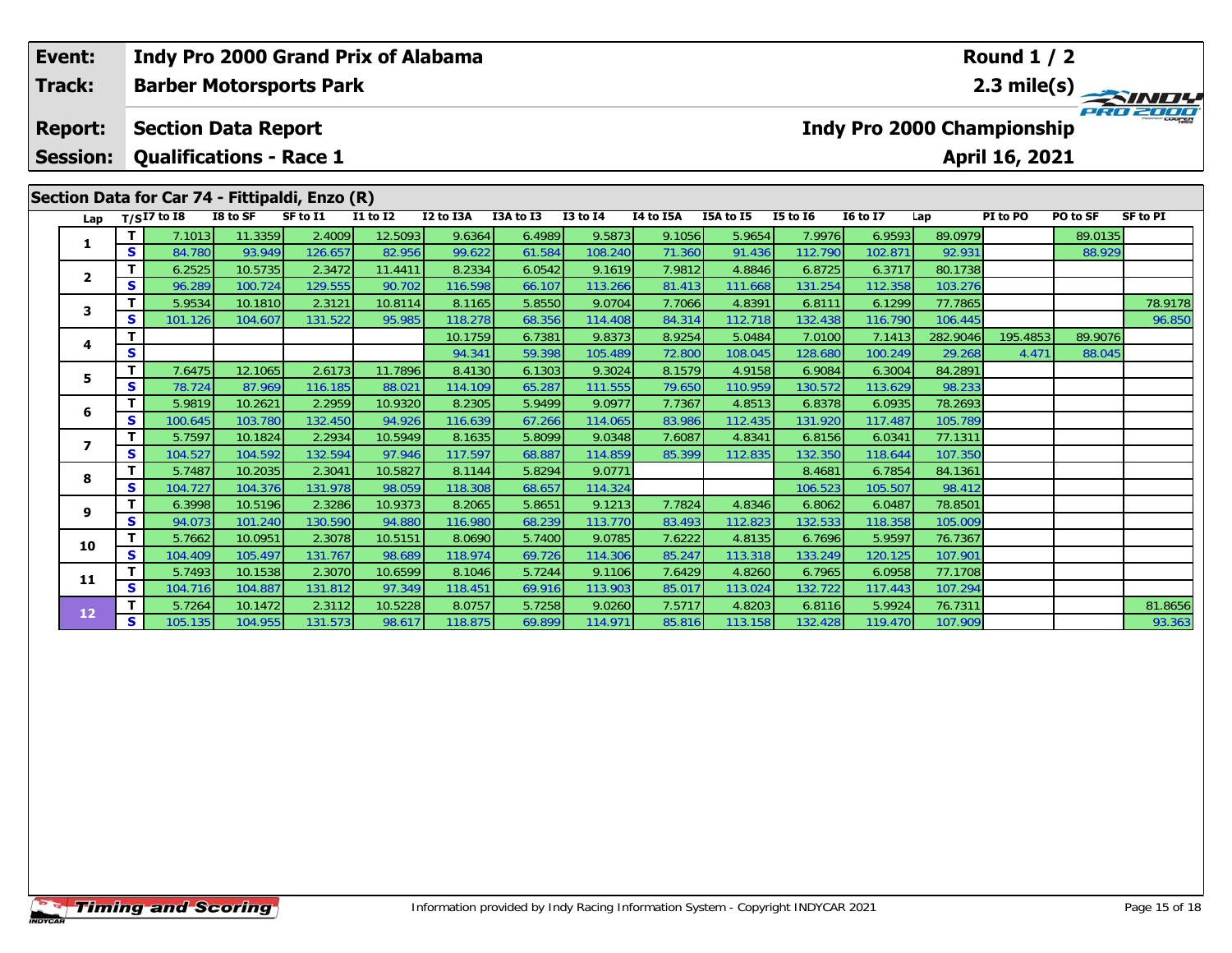| Event:                                     |                 |                   | Indy Pro 2000 Grand Prix of Alabama |                    |          |                 |                   | Round $1/2$      |                                                  |                  |                   |                   |                   |                   |                |          |                 |
|--------------------------------------------|-----------------|-------------------|-------------------------------------|--------------------|----------|-----------------|-------------------|------------------|--------------------------------------------------|------------------|-------------------|-------------------|-------------------|-------------------|----------------|----------|-----------------|
|                                            | Track:          |                   | <b>Barber Motorsports Park</b>      |                    |          |                 |                   |                  |                                                  |                  |                   |                   |                   |                   |                |          |                 |
|                                            | <b>Report:</b>  |                   | <b>Section Data Report</b>          |                    |          |                 |                   |                  | 2.3 mile(s)<br><b>Indy Pro 2000 Championship</b> |                  |                   |                   |                   |                   |                |          |                 |
|                                            | <b>Session:</b> |                   | <b>Qualifications - Race 1</b>      |                    |          |                 |                   |                  |                                                  |                  |                   |                   |                   |                   | April 16, 2021 |          |                 |
| Section Data for Car 77 - Ahmed, Enaam (R) |                 |                   |                                     |                    |          |                 |                   |                  |                                                  |                  |                   |                   |                   |                   |                |          |                 |
|                                            | Lap             |                   | $T/SI7$ to I8                       | I8 to SF           | SF to I1 | <b>I1 to I2</b> | I2 to I3A         | I3A to I3        | <b>I3 to I4</b>                                  | I4 to I5A        | I5A to I5         | <b>I5 to 16</b>   | <b>I6 to I7</b>   | Lap               | PI to PO       | PO to SF | <b>SF to PI</b> |
|                                            | 1               | т                 | 6.2365                              | 10.9206            | 2.4523   | 11.5602         | 8.4734            | 6.1672           | 9.5493                                           | 11.0542          | 6.8852            | 8.8964            | 6.8899            | 89.0852           |                | 87.0584  |                 |
|                                            |                 | $\mathbf{s}$      | 96.536                              | 97.522             | 124.002  | 89.767          | 113.296           | 64.896           | 108.671                                          | 58.781           | 79.221            | 101.394           | 103.907           | 92.945            |                | 90.926   |                 |
|                                            | $\mathbf{2}$    | T                 | 5.9320                              | 10.3918            | 2.3317   | 10.7992         | 8.1717            | 5.9580           | 9.1180                                           | 7.8410           | 4.8842            | 6.8420            | 6.2405            | 78.5101           |                |          |                 |
|                                            |                 | S                 | 101.491                             | 102.485            | 130.416  | 96.093          | 117.479           | 67.175           | 113.811                                          | 82.869           | 111.677           | 131.839           | 114.720           | 105.464           |                |          |                 |
|                                            | 3               | т                 | 5.9054                              | 10.2322            | 2.3184   | 10.8015         | 8.1612            | 5.8631           | 9.1091                                           | 7.7428           | 4.8707            | 6.8336            | 6.1553            | 77.9933           |                |          |                 |
|                                            |                 | $\mathbf{s}$      | 101.948                             | 104.083            | 131.164  | 96.073          | 117.630           | 68.262           | 113.922                                          | 83.920           | 111.987           | 132.002           | 116.308           | 106.163           |                |          |                 |
|                                            | 4               | т                 | 5.8389                              | 10.3396            | 2.3132   | 10.7058         | 8.1226            | 5.7971           | 9.1200                                           | 7.7372           | 4.8540            | 6.8371            | 6.0812            | 77.7467           |                |          | 77.1851         |
|                                            |                 | S                 | 103.109                             | 103.002            | 131.459  | 96.931          | 118.189           | 69.039           | 113.786                                          | 83.980           | 112.372           | 131.934           | 117.725           | 106.500           |                |          | 99.024          |
|                                            | 5               | т                 |                                     |                    |          |                 | 9.3444            | 6.4213           | 10.0042                                          | 8.7812           | 5.0710            | 7.2078            | 6.5583            | 214.0020          | 128.8260       | 86.1657  |                 |
|                                            |                 | S                 |                                     |                    | 2.4023   | 11.0362         | 102.735           | 62.328           | 103.729                                          | 73.996           | 107.564           | 125.149           | 109.161           | 38.691<br>81.2918 | 6.785          | 91.868   |                 |
|                                            | 6               | T<br>$\mathbf{s}$ | 6.0100<br>100.174                   | 10.5966<br>100.504 | 126.583  | 94.029          | 8.2350<br>116.576 | 5.9777<br>66.953 | 9.4529<br>109.779                                | 8.0752<br>80.465 | 4.9018<br>111.276 | 8.1722<br>110.380 | 6.4319<br>111.306 | 101.855           |                |          |                 |
|                                            |                 | т                 | 5.9087                              | 10.4008            | 2.3116   | 10.6632         | 8.1056            | 5.8161           | 9.0759                                           | 7.7675           | 4.8514            | 6.8127            | 6.0706            | 77.7841           |                |          |                 |
|                                            | $\overline{ }$  | $\mathbf{s}$      | 101.891                             | 102.396            | 131.550  | 97.319          | 118.437           | 68.814           | 114.339                                          | 83.653           | 112.432           | 132.406           | 117.931           | 106.448           |                |          |                 |
|                                            |                 | $\mathbf T$       | 5.8063                              | 10.1430            | 2.2881   | 10.6262         | 8.1193            | 5.7783           | 9.0402                                           | 7.6589           | 4.8392            | 6.7998            | 6.0018            | 77.1011           |                |          |                 |
|                                            | 8               | S                 | 103.688                             | 104.999            | 132.901  | 97.657          | 118.237           | 69.264           | 114.790                                          | 84.839           | 112.716           | 132.658           | 119.282           | 107.391           |                |          |                 |
|                                            |                 | Т                 | 5.7555                              | 10.1732            | 2.3004   | 10.5616         | 8.0909            | 5.7619           | 9.0758                                           | 7.6563           | 4.8321            | 6.7916            | 6.0836            | 77.0829           |                |          |                 |
|                                            | 9               | $\mathbf{s}$      | 104.604                             | 104.687            | 132.190  | 98.255          | 118.652           | 69.461           | 114.340                                          | 84.868           | 112.881           | 132.818           | 117.679           | 107.417           |                |          |                 |
|                                            |                 | $\mathbf T$       | 5.8806                              | 10.1119            | 2.3168   | 10.4323         | 8.0570            | 5.8299           | 9.1288                                           | 7.6363           | 4.8355            | 6.7923            | 6.0845            | 77.1059           |                |          |                 |
|                                            | 10              | $\mathbf{s}$      | 102.378                             | 105.321            | 131.255  | 99.473          | 119.151           | 68.651           | 113.676                                          | 85.090           | 112.802           | 132.804           | 117.661           | 107.385           |                |          |                 |
|                                            |                 | T                 | 5.8347                              | 10.1451            | 2.3248   | 10.4312         | 8.0260            | 5.7395           | 9.0880                                           | 7.6247           | 4.8216            | 6.7894            | 6.0510            | 76.8760           |                |          |                 |
|                                            | 11              | $\mathbf{s}$      | 103.184                             | 104.977            | 130.803  | 99.483          | 119.611           | 69.732           | 114.187                                          | 85.219           | 113.127           | 132.861           | 118.313           | 107.706           |                |          |                 |
|                                            | 12              | т                 | 5.7959                              | 10.1528            | 2.3161   | 10.6026         | 8.0564            | 5.7450           | 9.0990                                           | 7.6062           | 4.8318            | 6.7990            | 6.0471            | 77.0519           |                |          |                 |
|                                            |                 | S                 | 103.874                             | 104.897            | 131.294  | 97.875          | 119.160           | 69.665           | 114.048                                          | 85.427           | 112.888           | 132.673           | 118.389           | 107.460           |                |          |                 |
|                                            | 13              |                   | 5.8443                              | 10.0641            | 2.3200   | 10.5364         | 8.1141            | 5.7430           | 9.0410                                           | 7.5490           | 4.8409            | 6.8214            | 5.9989            | 76.8731           |                |          | 81.4357         |
|                                            |                 | S                 | 103.014                             | 105.822            | 131.074  | 98.490          | 118.313           | 69.690           | 114,780                                          | 86.074           | 112.676           | 132.238           | 119,340           | 107.710           |                |          | 93.855          |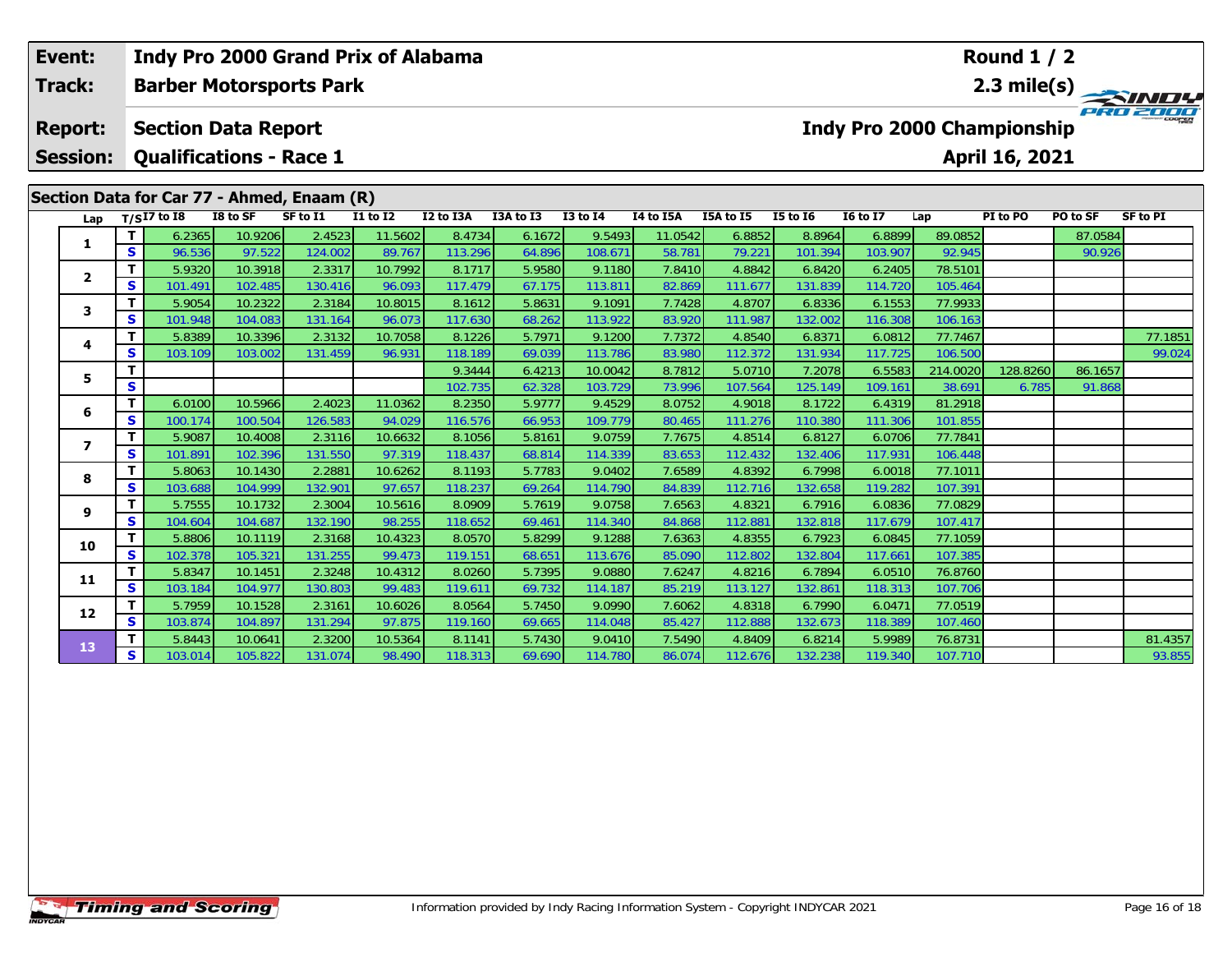| Event:<br><b>Track:</b> |              | Indy Pro 2000 Grand Prix of Alabama    |                    |                   |                                    | Round $1/2$<br>2.3 mile(s) |                  |                                              |                  |                   |                   |                   |                    |          |          |                 |  |
|-------------------------|--------------|----------------------------------------|--------------------|-------------------|------------------------------------|----------------------------|------------------|----------------------------------------------|------------------|-------------------|-------------------|-------------------|--------------------|----------|----------|-----------------|--|
|                         |              | <b>Barber Motorsports Park</b>         |                    |                   |                                    |                            |                  |                                              |                  |                   |                   |                   |                    |          |          |                 |  |
| <b>Report:</b>          |              | <b>Section Data Report</b>             |                    |                   |                                    |                            |                  | Indy Pro 2000 Championship<br>April 16, 2021 |                  |                   |                   |                   |                    |          |          |                 |  |
| <b>Session:</b>         |              | <b>Qualifications - Race 1</b>         |                    |                   |                                    |                            |                  |                                              |                  |                   |                   |                   |                    |          |          |                 |  |
|                         |              | Section Data for Car 91 - Eves, Braden |                    |                   |                                    |                            |                  |                                              |                  |                   |                   |                   |                    |          |          |                 |  |
| Lap                     |              | $T/SI7$ to 18                          | I8 to SF           | SF to I1          | $\overline{11}$ to $\overline{12}$ | I2 to I3A                  | I3A to I3        | <b>I3 to I4</b>                              | I4 to I5A        | I5A to I5         | <b>I5 to 16</b>   | <b>I6 to I7</b>   | Lap                | PI to PO | PO to SF | <b>SF to PI</b> |  |
| 1                       | т            | 5.9008                                 | 10.5228            | 2.3395            | 11.0400                            | 8.2526                     | 6.0906           | 9.0992                                       | 8.0424           | 7.0768            | 10.8528           | 6.5704            | 85.7879            |          | 81.8866  |                 |  |
|                         | S            | 102.028                                | 101.209            | 129.981           | 93.997                             | 116.327                    | 65.712           | 114.046                                      | 80.793           | 77.076            | 83.116            | 108.960           | 96.517             |          | 96.669   |                 |  |
| $\mathbf{2}$            | Т            | 5.8206                                 | 10.1795            | 2.3081            | 10.6819                            | 8.1038                     | 5.8497           | 11.4479                                      | 9.7980           | 5.3471            | 7.2304            | 6.1969            | 82.9639            |          |          |                 |  |
|                         | $\mathbf{s}$ | 103.434                                | 104.622            | 131.749           | 97.148                             | 118.463                    | 68.418           | 90.648                                       | 66.317           | 102.009           | 124.757           | 115.527           | 99.802             |          |          |                 |  |
| 3                       | $\mathbf T$  | 5.8267                                 | 10.0940            | 2.3042            | 10.5915                            | 8.0865                     | 5.8238           | 9.0677                                       | 7.5179           | 4.7993            | 6.7749            | 6.0422            | 76.9287            |          |          |                 |  |
|                         | $\mathbf{s}$ | 103.325                                | 105.508            | 131.972           | 97.977                             | 118.716                    | 68.723           | 114.442                                      | 86.430           | 113.653           | 133.145           | 118.485           | 107.632            |          |          |                 |  |
| 4                       | Т<br>S       | 5.6708                                 | 10.1781            | 2.3024            | 10.6660<br>97.293                  | 8.1243                     | 5.9325           | 12.6781                                      | 8.3327           | 4.7966            | 6.7693            | 6.0326            | 81.4834            |          |          |                 |  |
|                         | T            | 106.166<br>5.7799                      | 104.636<br>10.0049 | 132.076<br>2.2921 | 10.6508                            | 118.164<br>8.0680          | 67.464<br>5.8792 | 81.852<br>9.0476                             | 77.979<br>7.5459 | 113.717<br>4.7877 | 133.255<br>6.7566 | 118.673<br>6.0283 | 101.616<br>76.8410 |          |          |                 |  |
| 5                       | S            | 104.162                                | 106.448            | 132.669           | 97.432                             | 118.989                    | 68.075           | 114.696                                      | 86.109           | 113.928           | 133.506           | 118.758           | 107.755            |          |          |                 |  |
|                         | т            | 5.7600                                 | 10.0695            | 2.2956            | 10.5640                            | 8.1035                     | 5.8025           | 9.0517                                       | 7.6456           | 4.8298            | 6.7905            | 5.9791            | 76.8918            |          |          |                 |  |
| 6                       | $\mathbf{s}$ | 104.522                                | 105.765            | 132.467           | 98.232                             | 118.467                    | 68.975           | 114.644                                      | 84.986           | 112.935           | 132.839           | 119.735           | 107.684            |          |          |                 |  |
|                         | т            | 5.7942                                 | 10.0366            | 2.2932            | 10.6284                            | 8.1457                     | 5.8213           | 9.1230                                       | 7.7176           | 4.8446            | 6.8078            | 6.0877            | 77.3001            |          |          | 75.7897         |  |
| 7                       | S            | 103.905                                | 106.112            | 132.605           | 97.637                             | 117.854                    | 68.752           | 113.748                                      | 84.194           | 112.590           | 132.502           | 117.599           | 107.115            |          |          | 100.847         |  |
|                         | T            |                                        |                    |                   |                                    | 8.5278                     | 6.4316           | 9.4293                                       | 8.2606           | 4.9371            | 6.8171            | 6.2201            | 227.0221           | 147.9902 | 80.8253  |                 |  |
| 8                       | $\mathbf{s}$ |                                        |                    |                   |                                    | 112.573                    | 62.228           | 110.053                                      | 78.659           | 110.481           | 132.321           | 115.096           | 36.472             | 5.906    | 97.939   |                 |  |
| 9                       | T            | 5.8125                                 | 10.3013            | 2.3160            | 10.7228                            | 8.0976                     | 5.8965           | 9.0648                                       | 7.5536           | 6.3363            | 7.8533            | 6.0309            | 79.9856            |          |          |                 |  |
|                         | S            | 103.578                                | 103.385            | 131.300           | 96.778                             | 118.554                    | 67.875           | 114.479                                      | 86.022           | 86.084            | 114.862           | 118.707           | 103.519            |          |          |                 |  |
| 10                      | Т            | 5.7193                                 | 10.1111            | 2.3045            | 10.5512                            | 8.0615                     | 5.8096           | 9.0414                                       | 7.4158           | 4.7737            | 6.7285            | 5.8866            | 76.4032            |          |          |                 |  |
|                         | $\mathbf{s}$ | 105.266                                | 105.330            | 131.955           | 98.352                             | 119.085                    | 68.891           | 114.775                                      | 87.620           | 114.262           | 134.063           | 121.617           | 108.372            |          |          |                 |  |
| 11                      | $\mathbf T$  | 5.6977                                 | 10.0842            | 2.3031            | 10.4573                            | 8.0348                     | 5.7568           | 9.0623                                       | 7.4221           | 4.7763            | 6.7306            | 5.8290            | 76.1542            |          |          |                 |  |
|                         | S            | 105.665                                | 105.611            | 132.035           | 99.235                             | 119.480                    | 69.523           | 114.510                                      | 87.546           | 114.200           | 134.022           | 122.819           | 108.727            |          |          |                 |  |
| 12                      | т            | 5.6550                                 | 10.0401            | 2.3050            | 10.5328                            | 8.0474                     | 5.7394           | 9.0147                                       | 7.4225           | 4.7930            | 6.7429            | 5.8853            | 76.1781            |          |          | 76.6290         |  |
|                         | <b>S</b>     | 106.463                                | 106.075            | 131.927           | 98.523                             | 119.293                    | 69.733           | 115.115                                      | 87.541           | 113.802           | 133.777           | 121.644           | 108.693            |          |          | 99.743          |  |